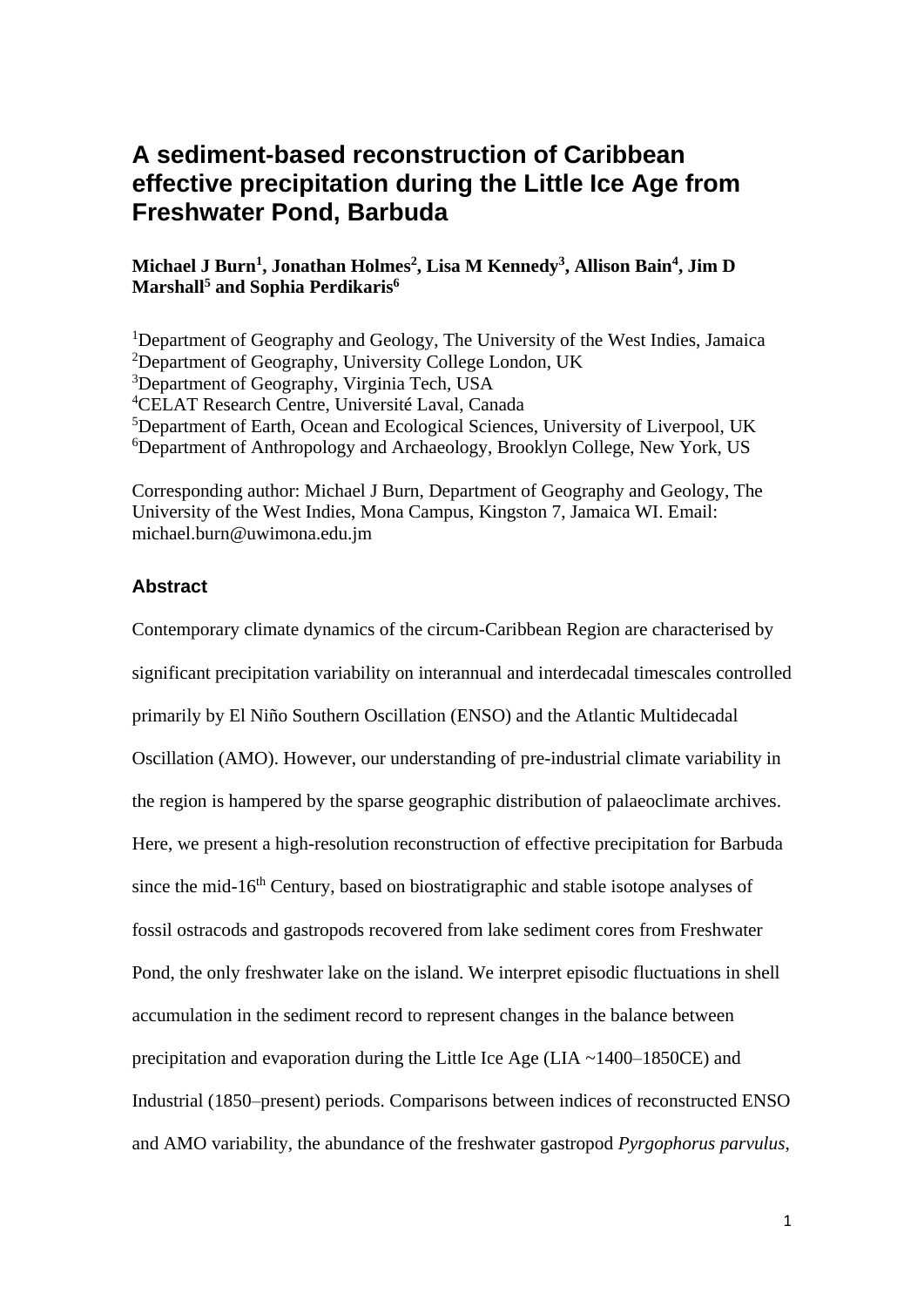and the  $\delta^{18}O$  records from ostracod calcite suggest that the relative influence of ENSO and AMO on long-term rainfall patterns in Barbuda has changed over the last 400 years. Our findings are in agreement with other high-resolution palaeoclimate studies that suggest that long-term changes in effective precipitation during the LIA were much more variable, temporally and spatially, than previously suggested.

#### **Keywords**

Barbuda, Caribbean, effective precipitation, drought, ostracods, gastropods, stable isotopes, late Holocene, Little Ice Age

## **Introduction**

A suite of established palaeoclimate reconstructions indicate that dry conditions prevailed across the Caribbean region during the so-called Little Ice Age (LIA; ~1400– 1850 CE). The evidence supporting the regional occurrence of aridity at that time includes the sedimentary titanium record from the Cariaco Basin (Haug et al., 2001) and positive  $\delta^{18}$ O excursions from microfossil calcite recovered from lake sediments from the Yucatan Peninsula (Hodell et al., 2005) and the Dominican Republic (Lane et al., 2011). Further, coral-based sea surface temperature (SST) reconstructions suggest a  $\sim$ 2– 3°C cooling of Caribbean SSTs during the LIA (Winter and Christy, 2000; Haase-Schramm, 2003; Black et al., 2007; Kilbourne et al., 2008), which resulted in less favourable thermodynamic conditions for convective rainfall and a more persistent southerly position of the Intertropical Convergence Zone (ITCZ).

However, the recent publication of new high-resolution precipitation reconstructions (Fensterer et al., 2012; Kennett et al., 2012; Burn and Palmer, 2014) has challenged the occurrence of a uniformly dry LIA across the circum-Caribbean Region,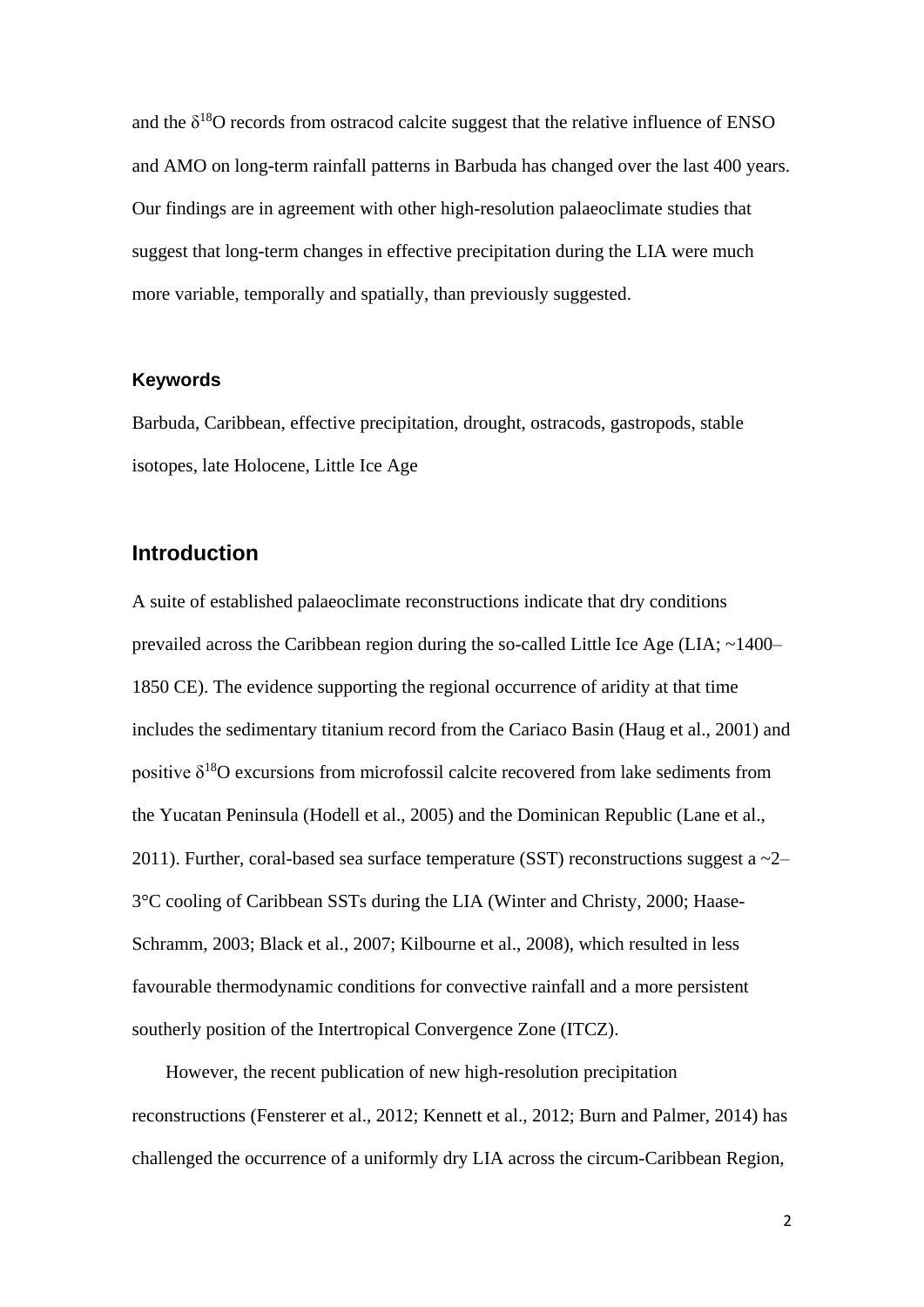proposing instead that changes in the balance between precipitation and evaporation were far more variable, temporally and spatially. High-resolution core scans of the sediment geochemistry of a mangrove lagoon in southern Jamaica provide evidence for alternating episodes of rainfall and drought on interannual and interdecadal timescales during the LIA (Burn and Palmer, 2014). Similar patterns of variability are inferred from rainfall reconstructions from speleothem records in Belize (Kennett et al., 2012) and Cuba (Fensterer et al., 2012) as well as from coastal records of hurricane activity (Van Hengstum et al., 2014; Burn and Palmer, 2015) that suggest that the magnitude and frequency of tropical cyclones, which contribute significantly to regional rainfall, was highly variable during the LIA. Taken together, recent evidence suggests that the LIA climate was not uniformly dry; instead, rainfall patterns were characterised by a greater amplitude of variability, particularly when compared with those of the Medieval Climate Anomaly (~1200-1400 CE) and the most recent period of centennial warming during the Industrial Period  $\left(\sim\right)1850$  CE – present). To shed further light on the hydrological variability in the Caribbean during the LIA, we present a reconstruction of effective rainfall (i.e. precipitation minus evaporation) derived from biostratigraphic and stable isotope analyses of calcareous microfossils recovered from lake sediments in Barbuda, a small island in the Lesser Antilles.

## **Background**

## *Site Description*

Barbuda is a small  $(174 \text{ km}^2)$ , low-lying limestone island of the Lesser Antilles island arc (Fig. 1; Brasier and Donahue, 1985), which separates the tropical Atlantic Ocean from the Caribbean Sea. Barbuda's maximum average elevation of ~30m corresponds to a massive limestone plateau of Pliocene age known as 'The Highlands', which occupies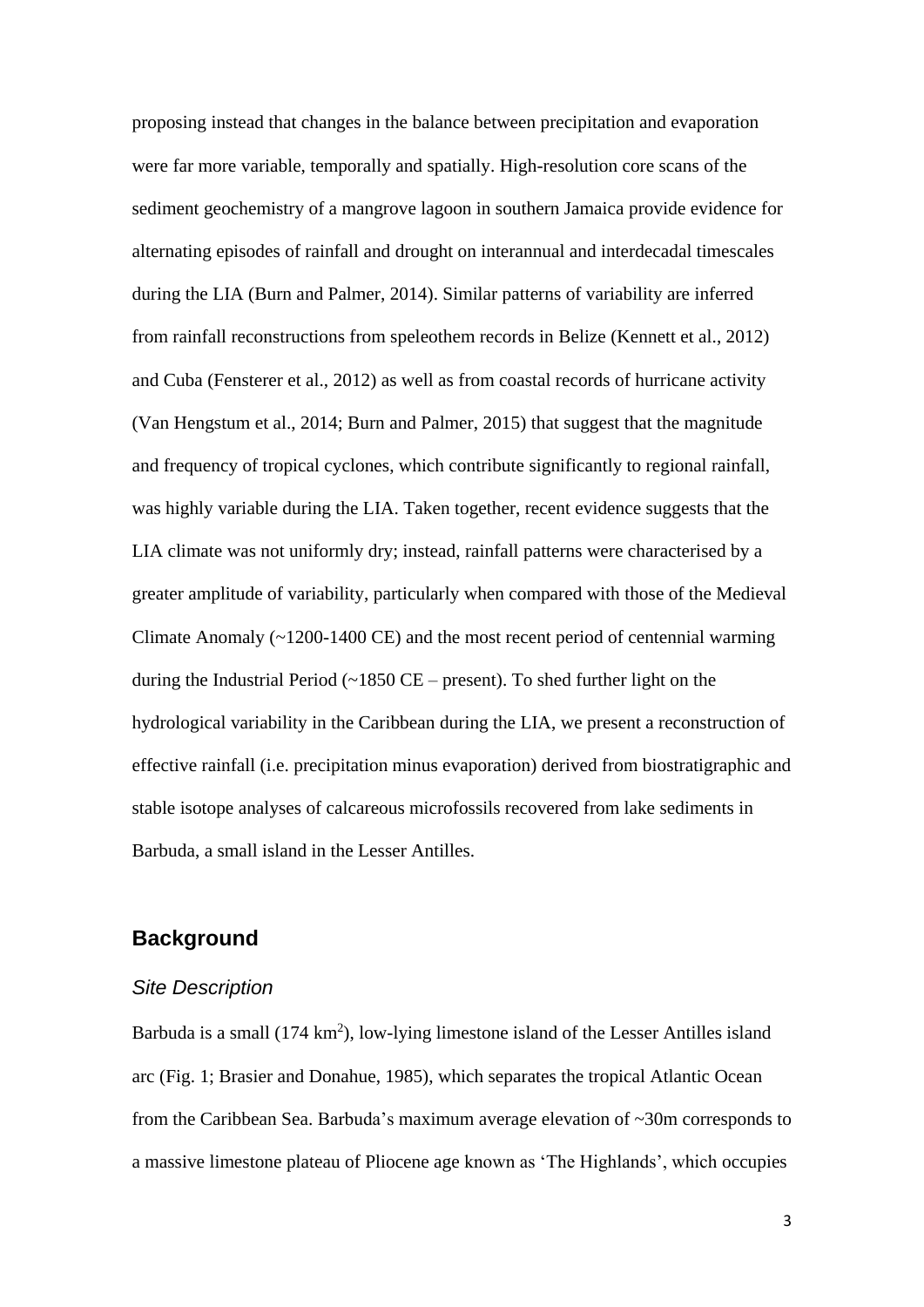the southeast segment of the Island. The plateau is bounded by abandoned sea cliffs to the north and east and by alternating late-Pleistocene consolidated beach ridge and lagoon deposits to the west and south, which form the Codrington Limestone Group (Martin-Kaye, 1959). Freshwater Pond (17°36'05'' N, 61°47'28'' W; ~ 6m asl) is a permanent inland fresh-brackish water lake which is closed hydrologically and situated on the Codrington Limestone Group (Figure 1). Its late-Holocene origin is thought to be the result of rising eustatic sea level that reached its present-day maximum level ca. 3000 years BP (Fairbanks, 1989), and the subsequent development of a rainfall-derived freshwater lens, which rests above the underlying salt water table (Brasier and Donahue, 1985). Consequently, the pond is very sensitive to precipitation variability on multiple timescales (Stoddart et al., 1973). Indeed, lake levels vary markedly throughout the year in response to distinct seasonal changes in precipitation. During the boreal summer wet season the lake freshens and increases in size, on occasion almost trebling its surface area. Water salinity measurements performed in August and October 1970 (5.96‰ and 0.9‰; Stoddart et al., 1973) revealed fresh to slightly brackish conditions. Conversely, during the winter dry season Freshwater Pond contracts and evaporative concentration of the water body creates a brackish sedimentary environment (Stoddart et al., 1973). Thus the pond may be characterised as an oligo-mesohaline system in which the marl substrate is dominated by the alga *Chara* sp. that supports abundant populations of calcareous fresh- to brackish-water ostracods and gastropods. A rare inland mangrove forest comprising extensive stands of *Rhizophora mangle* (red mangrove) with *Conocarpus erectus* (buttonwood) and *Laguncularia racemosa* (white mangrove) fringes the pond. This mangrove ecosystem may be a relic of a more extensive forest that was connected previously to the Caribbean Sea (Stoddart et al., 1973).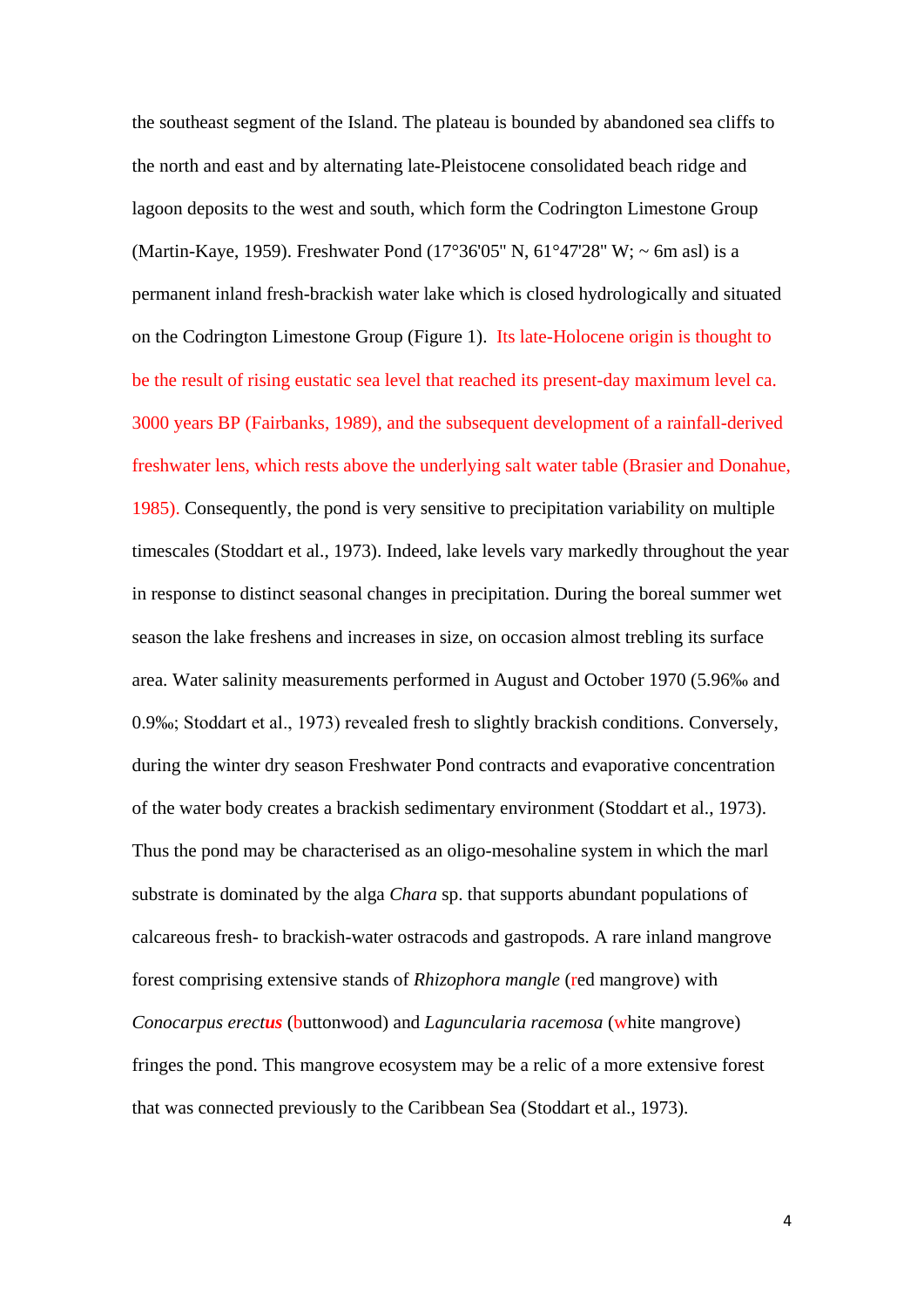## *Climate*

Barbuda experiences a seasonal sub-tropical maritime climate with distinct wet and dry seasons that occur during the boreal summer (May-October) and winter (November-April), respectively. Temperatures remain **relatively** constant with an annual average of ~27 $\degree$ C and range of 2–7 $\degree$ C. Rainfall in Barbuda is relatively low for the region owing to the low-lying topography and lack of orographic rainfall. The island's easterly location within the Caribbean is rarely influenced by cold-front precipitation, which generally affects only the Northwest Caribbean. Between 1908 and 1960, average rainfall was 990 mm per annum ranging from 556–1722 mm (Stoddart et al., 1973). Precipitation is generally controlled by the interplay between thermodynamic processes associated with sea surface temperature variability and dynamic processes associated with regional wind shear, which varies in response to the seasonal and interannual migration of the Intertropical Convergence Zone (ITCZ), the North Atlantic Subtropical High (NAH) and the Caribbean Low Level Jet (CLLJ; Enfield and Alfaro, 1999; Giannini et al., 2001; Cook and Vizy, 2010; Taylor et al., 2011). These processes also influence tropical cyclone activity, which contributes significantly to average annual rainfall in the region (Rodgers et al., 2001). Such activity is restricted to the boreal summer during which warm tropical Atlantic sea surface temperatures and the proximity of the Intertropical Convergence Zone (ITCZ) combine to provide a favourable environment for cyclone genesis.

Interannual and multidecadal variability in Caribbean rainfall patterns is controlled by a combination of El Niño Southern Oscillation (ENSO), the Atlantic Multidecadal Oscillation (AMO; Klotzbach, 2011; Winter et al., 2011) and the North Atlantic Oscillation (NAO; Wang, 2007; Cook and Vizy, 2010; Gouirand et al., 2012) the dynamics of which are described comprehensively elsewhere (Burn and Palmer, 2014).

5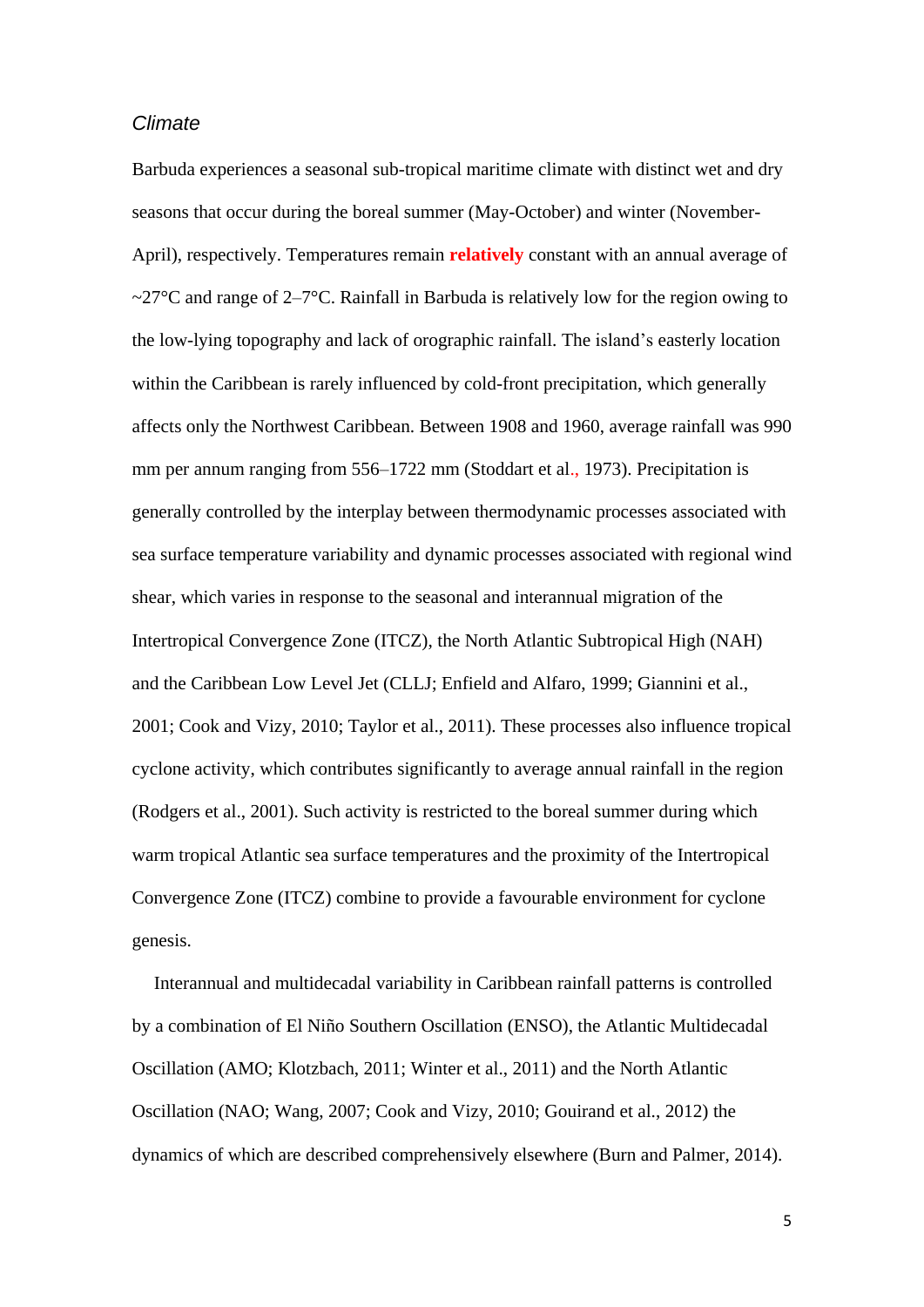The AMO is an index of North Atlantic sea surface temperature (SST) variability on multidecadal timescales with alternating warm and cold phases over periods of 65–70 years (Schlesinger and Ramankutty, 1994). It has been shown to have a widespread influence on climatic phenomena including tropical Atlantic hurricane activity (Goldenberg et al., 2001; Klotzbach, 2011) and precipitation in Africa (Folland et al., 1986), the Caribbean (Stephenson et al., 2014) and North America (Enfield, 2001). The oscillations are clearly recorded in annual resolution coral-based SST (Hetzinger et al., 2008; Kilbourne et al., 2008b; Vásquez-Bedoya et al., 2012) and speleothem-based precipitation (Winter et al., 2011; Fensterer et al., 2013) reconstructions for the Caribbean Region. **Although** the causes of AMO variability are poorly understood, it appears to be related to variations in the Atlantic Meridional Overturning Circulation (AMOC; Knight, 2005; Hodson et al., 2009) which may, in turn, be forced by external factors including solar and volcanic activity (Cubasch et al., 1997), anthropogenic aerosol concentrations (Kwiatkowski et al., 2013), or by the internal variability of AMOC (Knight, 2009; Knudsen et al., 2011) or indeed a combination of external and internal factors (Knudsen et al., 2014).

## **Methodology**

#### *Water samples*

Samples of rainwater, lake water and shallow groundwater were collected on several occasions between April and October 2013 and analysed to assist with interpretation of the carbonate isotope data. Some additional 'spot samples' were collected in May 2012. Surface waters and shallow groundwater samples were collected by completely filling 50-ml polyethylene bottles, which were then sealed with electrical tape to minimise the risk of evaporative loss. Rainwater samples from May 2012 were collected **in 50-ml**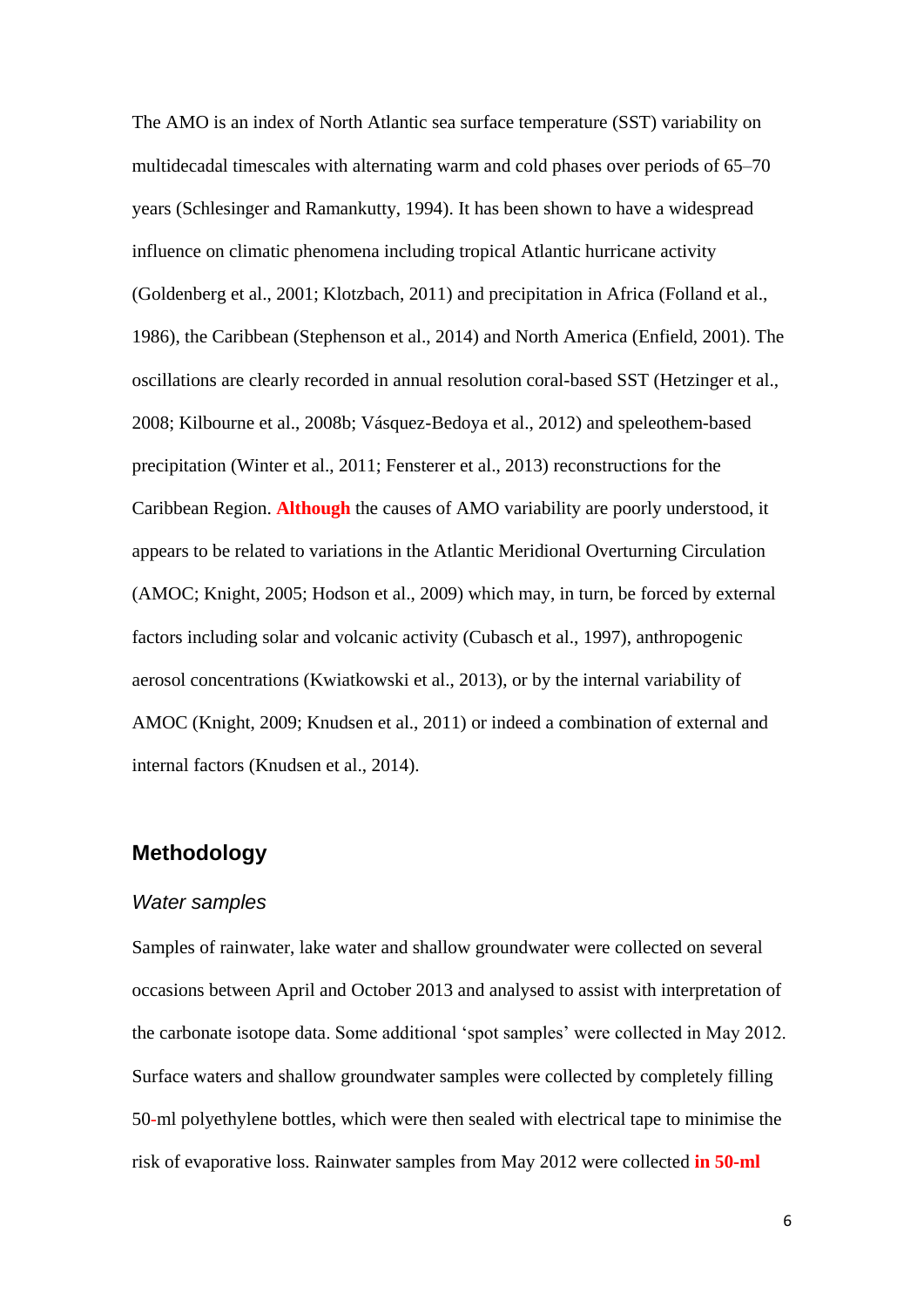**polyethylene bottles using a funnel**, whereas those from 2013 were integrated samples of total monthly rainfall collected in a specially-adapted rainfall collector following IAEA protocols (IAEA http://www-

naweb.iaea.org/napc/ih/documents/userupdate/sampling.pdf [accessed 22 June 2012]).

## *Core recovery and chronology*

Three sediment cores (FP1-3) were recovered within a few metres of each other from Freshwater Pond through ~1 m of water using a Colinvaux-Vohnout drop-hammer modified piston corer (Colinvaux et al., 1999). Core FP2 was extruded into 1-cm slices in the field and stored at 4°C in the lab. Samples were dried for 1 hour at 60°C to establish water content and analysed for loss-on-ignition at 550° and 950°C for organic matter and carbonate content, respectively (Dean Jr, 1974)**.**

The sediment core chronology is based on **four** accelerator mass spectrometry (AMS) <sup>14</sup>C dates ( $\pm 2\sigma$ ) on well-preserved and identifiable achenes of the oligo-meso haline species widgeongrass (*Ruppia maritima*), which can also tolerate extended periods of hypersalinity (Kantrud, 1991). Comparisons of the <sup>14</sup>C content of wood fragments and *Ruppia* achenes from the same level in a sediment core from the Island of Saint Martin (Lesser Antilles) did not reveal any significant reservoir effect (Bertran et al., 2004; Malaize et al., 2011). Plant macrofossils were treated using a base-acid-base treatment at the Scottish Universities Environmental Research Centre (SUERC), East Kilbride, Scotland and the National Ocean Sciences Accelerator Mass Spectrometry Facility (NOSAMS) at Woods Hole Oceanographic Institution, USA. Given the low abundance of *Ruppia maritima* achenes within the sediment record, it was not possible to measure the  $\delta^{13}$ C ratio independently. Thus an estimated  $\delta^{13}$ C value of -15‰ was applied to normalize the uncorrected <sup>14</sup>C date, the value being based on  $\delta^{13}C$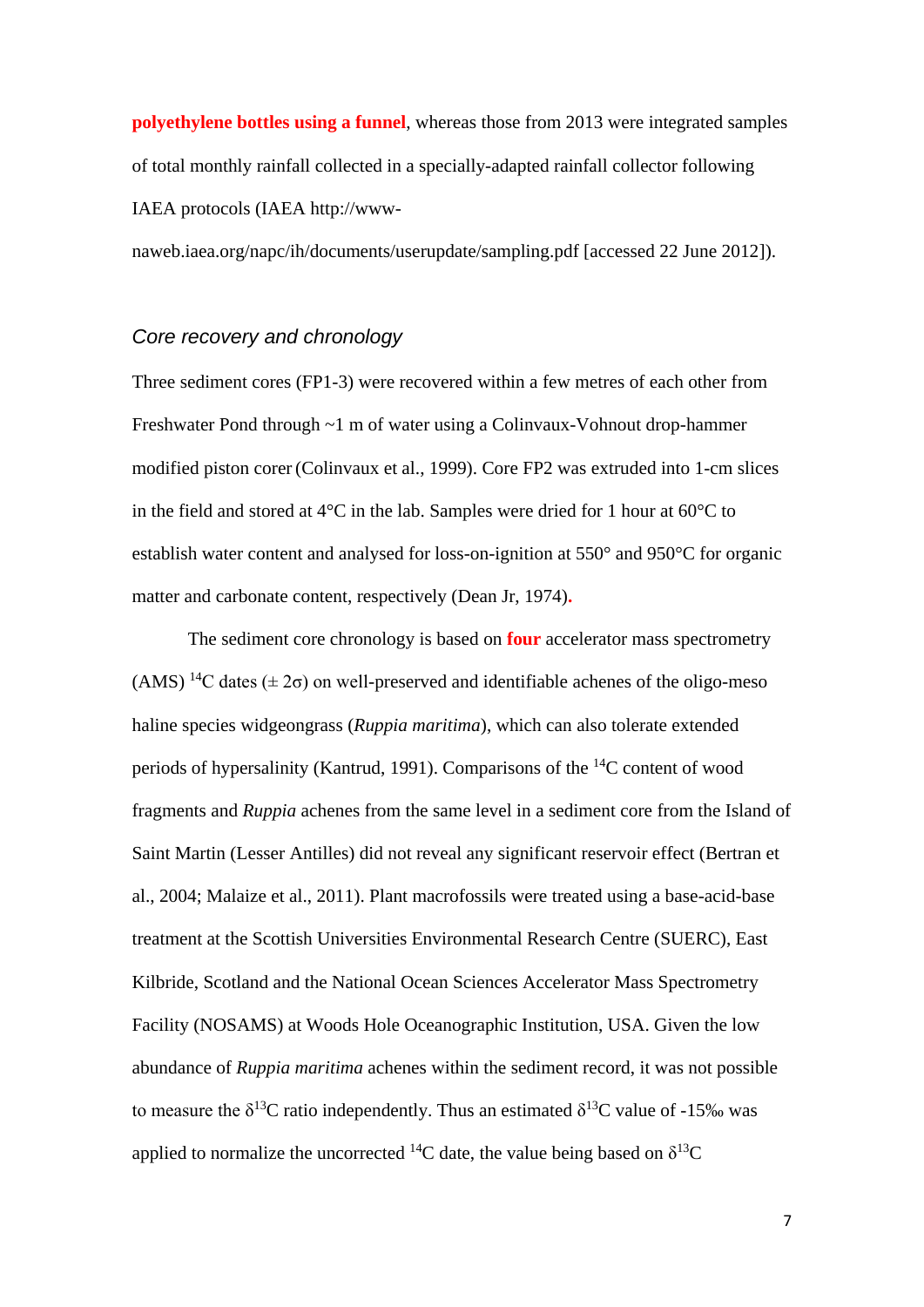measurements of *Ruppia* achenes growing in oligo-mesohaline water environments (Wozniak et al., 2006). An age-depth model was constructed using a linear interpolation fitted through four calibrated radiocarbon dates using Clam 2.1 (Blaauw, 2010). Radiocarbon dates were calibrated using the online software package OxCal 4.1 (Ramsey, 2001) and IntCal09 (Reimer et al., 2011). Data points are weighted according to the calibrated probabilities and all dates are reported in calibrated calendar years CE (2σ error ranges).

## *Faunal analyses*

 $2 \text{ cm}^3$  of sediment material was taken from each of the extruded 1cm slices from core FP2 and gently washed with distilled water using a 63 µm sieve to remove the fine fraction. The coarse fraction was dried overnight in an oven at 40°C. Ostracod valves, gastropod shells and plant macrofossils were isolated and picked from the coarse fraction using a fine nylon brush under a low power  $(20\times)$  binocular microscope under incident light and identified. Taxonomic information about the ostracod species found came from the following sources: Martens & Behen (1994), Broodbakker (1982, 1983a, b, c, 1984a, b,), Furtos (1934, 1936, 1938) and Keyser (1976). Ecological interpretations of the ostracod assemblages were based on the work of Holmes (1997), Keyser and Schöning (2000) and Pérez et al. (2010) and those of the gastropods based on McKillop and Harrison (1982) and Smith and Brousseau (1996). All gastropod shells and up to 250 individual adult ostracod valves were picked from each sample and stored on micropalaeontological slides. The presence and absence of pre-adult moults was assessed qualitatively to determine the extent to which the assemblages remained in situ. Only valves that were sufficiently whole to permit identification were picked.

8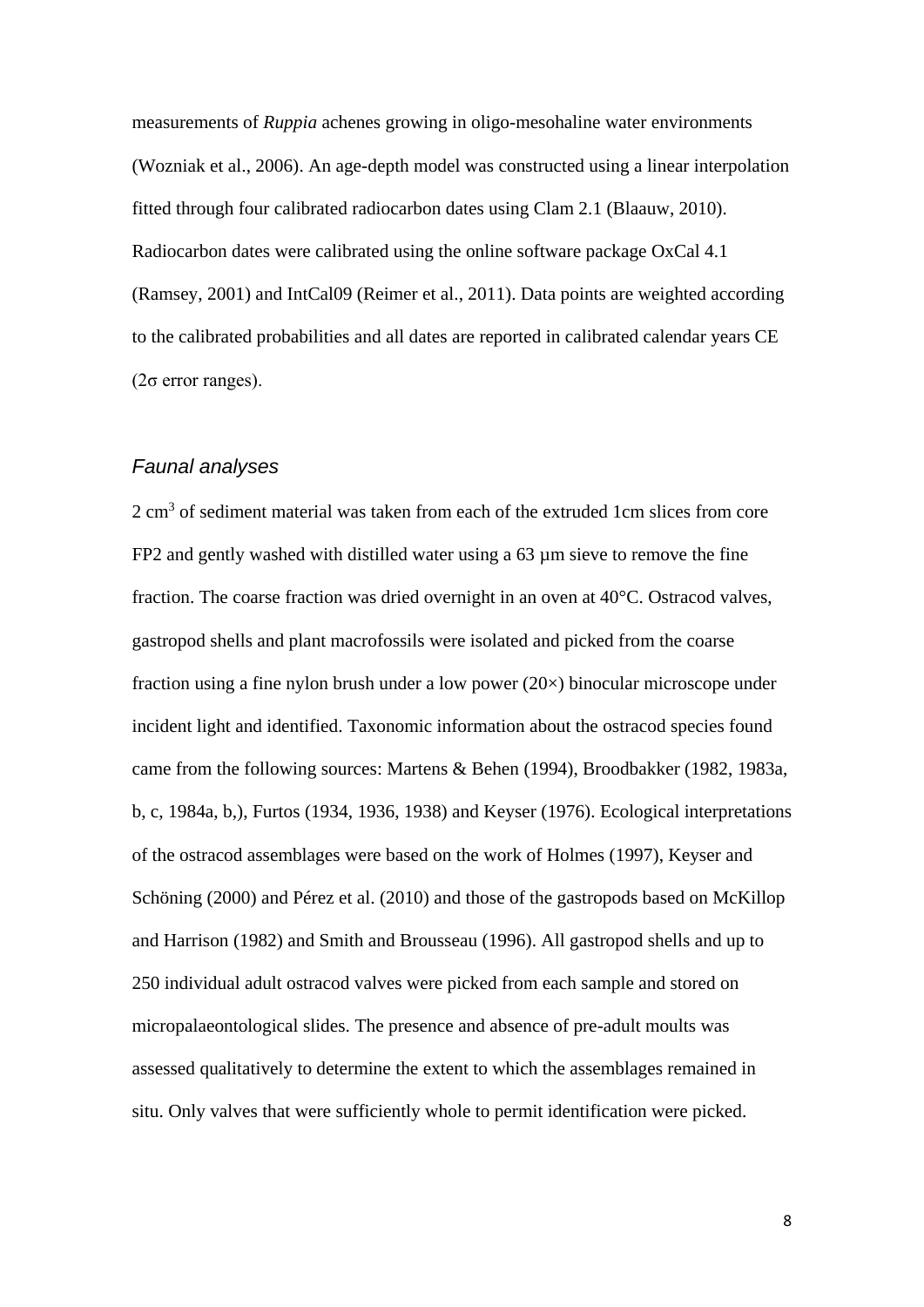## *Stable Isotopes*

Stable isotope**s** of oxygen and hydrogen in water samples were measured at the 'Lifer' stable isotope laboratory, University of Liverpool. Isotope ratios were determined simultaneously using a 'Picarro' WS-CRDS system and results are the average of at least 8 sequential injections of 2 µL of water. Results were normalised to international standards using the SMOW/SLAP scale and verified by analysis of GISP as an unknown. Analytical precision was better than 0.08% for  $\delta^{18}O$  and 0.40% for  $\delta D$ .

Individual ostracod valves were selected from the 1cm stratigraphic sediment sections from core FP2. Individual valves of adult specimens of the ostracod *Heterocypris punctata* were picked from the coarse fraction using a fine paint brush under a low-power binocular microscope. Prior to isotope analysis, ostracod valves were cleaned using a fine brush and then allowed to dry. Valves were then checked for impurities using a binocular microscope. Multiple-valve (5 valves for the majority of core levels) samples were analysed using a ThermoFinnigan Delta Plus XP mass spectrometer connected to a GasBench. Oxygen-isotope values are reported in standard delta notation relative to the VPDB (Vienna Pee Dee belemnite) standard, with uncertainties of 0.09% for  $\delta^{13}C$  and 0.20% for  $\delta^{18}O$  (1 $\sigma$ ), at the Bloomsbury Environmental Isotope Facility (BEIF), University College London.

## **Results**

#### *Water isotopes*

The spring/well waters range from about -2 to -4.5‰ VSMOW (Vienna Standard Mean Ocean Water) for  $\delta^{18}$ O and -8 to -28‰ for  $\delta$ D and **are** described **by** the relationship  $\delta$ D  $= 7 \times \delta^{18}O + 2.8$  (Figure 2). The linear regression line for these waters plots slightly to the right of that of the Global Meteoric Water Line (GMWL), which is described by the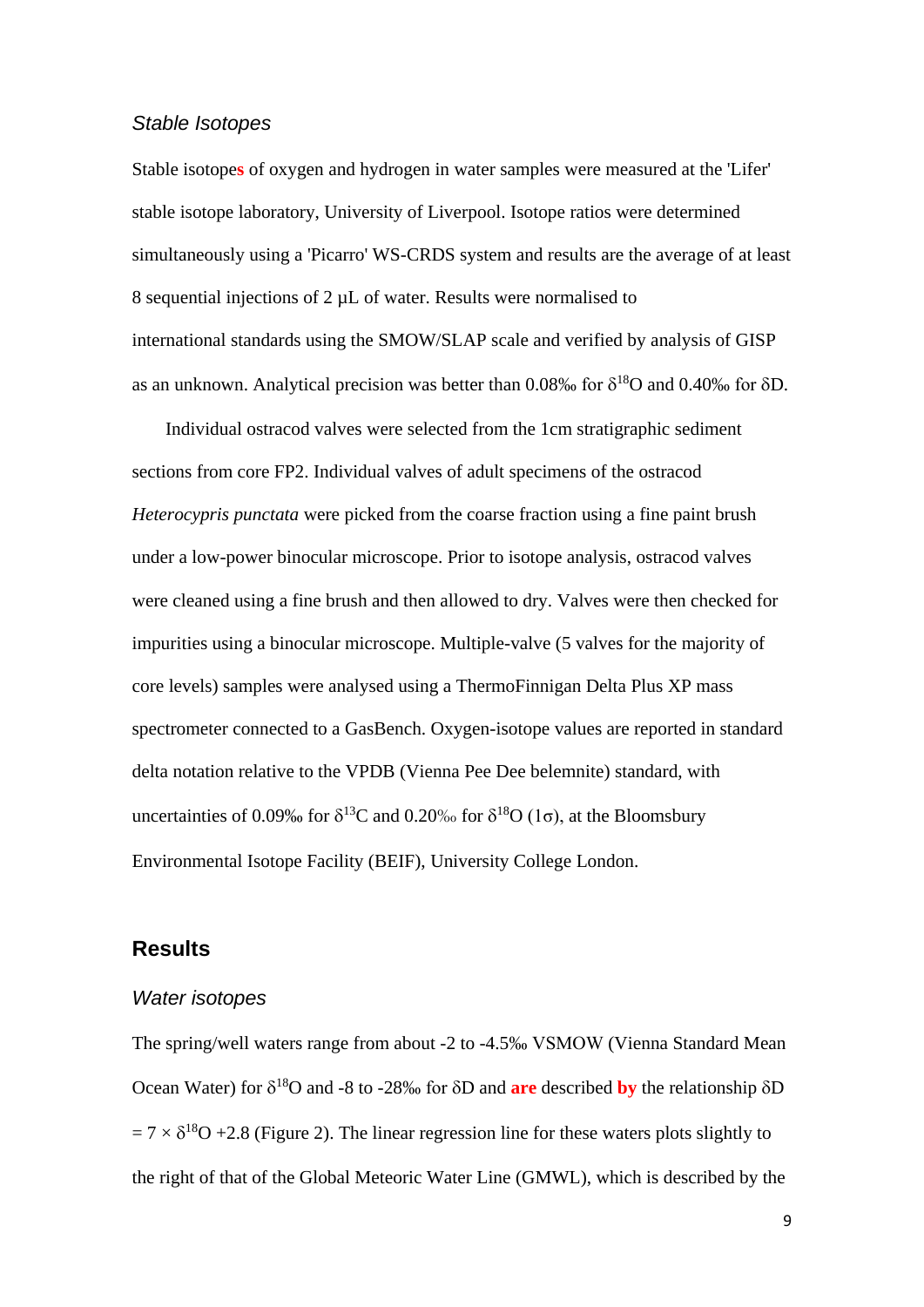equation  $\delta D = 8 \times \delta^{18}O + 10$ . Further, the spring and well waters are, with one exception, distinctly more negative than the Freshwater Pond surface waters, of which the latter vary from  $\sim +0.5$  to  $+7.5\%$  for  $\delta^{18}$ O and  $+2$  and  $+36\%$  for  $\delta$ D and are described **by** the relationship  $\delta D = 5 \times \delta^{18}O - 0.6$ . The linear regression line for the lake waters has a significantly lower gradient than those of the GMWL and local ground water samples. The monthly-integrated precipitation samples fall reasonably close to the interception of the regression lines describing the spring/well and surface waters with the exception of the May 2013 sample and the two spot samples, which were all more positive.

## *Sediment description and chronology*

The Freshwater Pond sediment **core is composed of** basal greenish-grey clays (84–50 cm) underlying 50 cm of uniform authigenic carbonate (marl) sediments rich in calcareous micro- and macrofossils including fresh- to brackish-water ostracods, gastropods, charophyte oospores and incrustations (Figure 3). The lowermost 12 cm of the record contains trace amounts of plant detritus (mangrove leaves) as well as gravelsized fragments of indurated limestone most likely derived from the underlying limestone terrace. Numerous iron-rich red mottles characterise the basal clays at 72–50 cm**,** above which a sharp transition marks the lower boundary of marl formation. This transition is evident in the loss-on-ignition analyses characterised by a sharp rise in carbonate content and a concomitant decrease in the residual content. Table 1 presents the results of AMS radiocarbon dating for this site. The two basal radiocarbon ages (63– 64 cm and 64–65 cm) are consistent**,** showing the deposition of greenish-grey clays occurred sometime before ~ 40 cal yr BCE. Sediment accumulation increased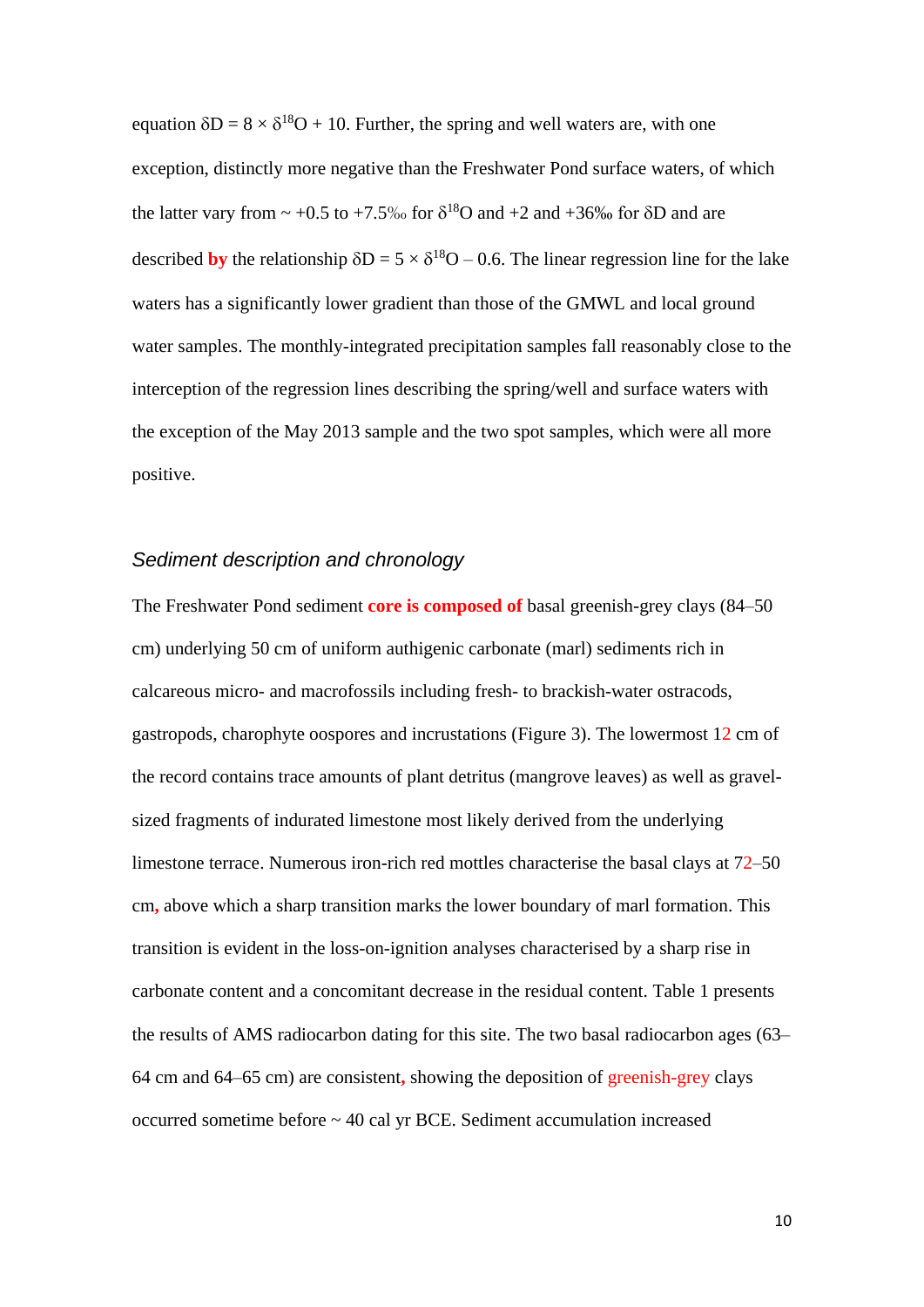significantly above the transition to authigenic marls (50 cm), the initial deposition of which occurred between  $1460$  and  $1640 \text{ CE}$  ( $2\sigma$  error range).

## *Ostracod and gastropod assemblages*

Abundant and generally well-preserved ostracod and gastropod shells were found within the sediments. The assemblages contain adults and juveniles and therefore appear largely to be in situ, with only limited signs of reworking. The low-diversity assemblages contain at most five ostracod and two gastropod species, including one previously undocumented species. Here we restrict our interpretations to the ecological preferences of the most abundant ostracod and gastropod taxa**,** namely *Heterocypris punctata*, *Chlamydotheca sp.* and *Pyrgophorus parvulus*.

 *Heterocypris punctata* (Keyser, 1975) is a nektobenthic ostracod, which is generally found in warm, shallow waters  $(< 1 \text{ m})$  and is often associated with dense aquatic vegetation. Across the Caribbean it inhabits seasonally fluctuating coastal lagoons and prefers brackish**-**water conditions with a salinity range of 2–7‰ (Keyser and Schoning, 2000); however, live specimens collected recently by the authors from Manatee Bay in Jamaica, suggest it has a wider tolerance range**,** including salinities up to 20‰. **Ostracods in** the genus *Chlamydotheca* (Saussure, 1838) **are** nektobenthic, prefer fresh water**,** and ha**ve** a largely Neotropical distribution. Evidence from Jamaica suggests it prefers the shallow**-**water environments near the edges of lakes and ponds (Holmes, 1997) and is able to tolerate shallow and fluctuating water levels. The very large specimen found at Freshwater Pond has hitherto not been documented and is left in open nomenclature until living specimens can be obtained. *Pyrgophorus parvulus* (Guilding, 1828) has a circum-Caribbean distribution with documented specimens from Jamaica, Hispaniola, St. Lucia, Grenada, St**.** Vincent and the Grenadines, the U.S.

11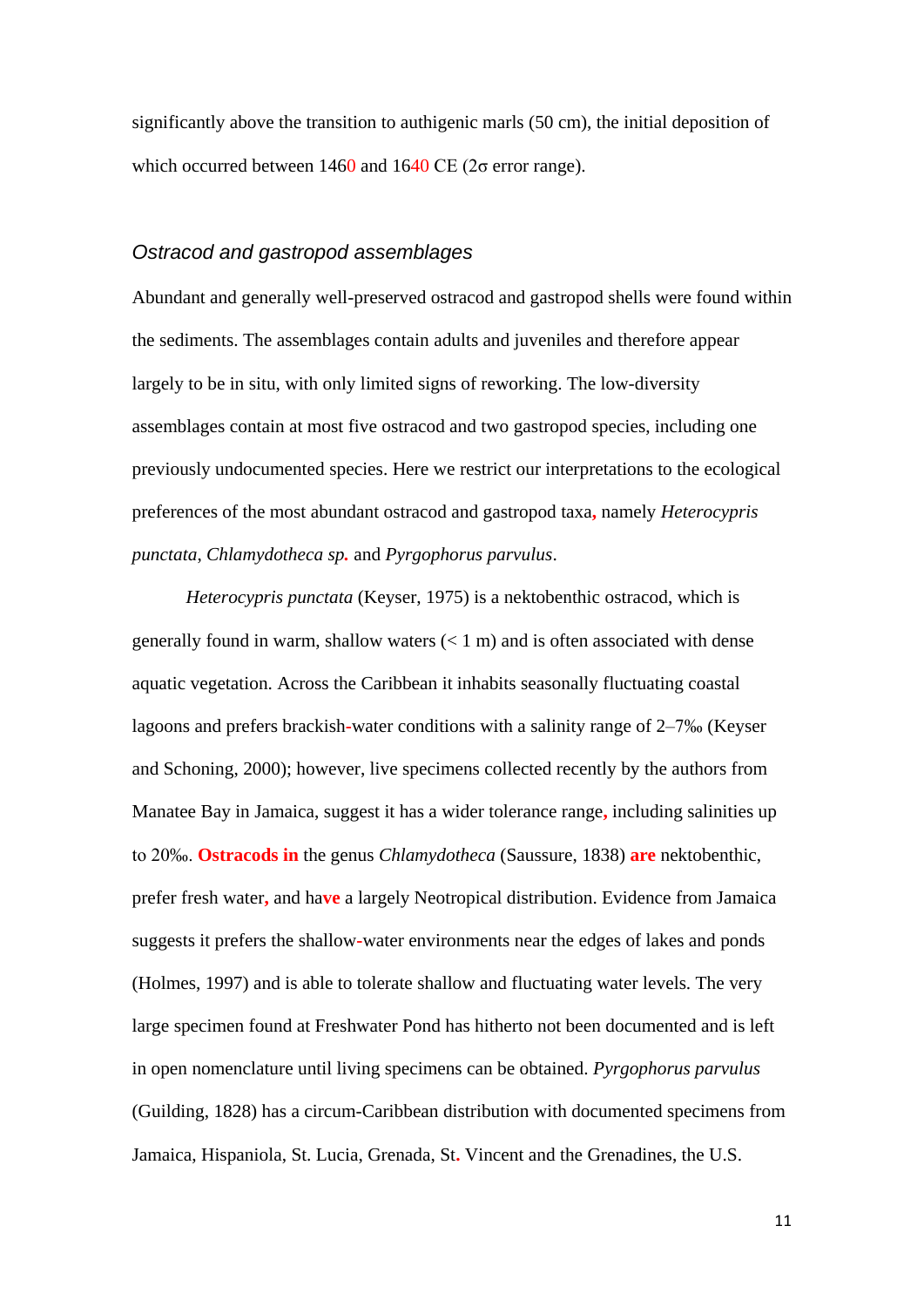Virgin islands, Trinidad and Tobago, the Netherlands Antilles and Venezuela (Harrison, 1984; Muchmore, 1993, Smith and Brousseau, 1996). It is a freshwater Hydrobiid gastropod that inhabits freshwater pools and ponds of varying sizes and depths with surface areas  $<$  400 m<sup>2</sup> (McKillopp and Harrison, 1982) and is often found in ephemeral and temporary ponds associated with episodes of heavy rainfall such as waterlogged banana drains and dasheen gutters. The species can tolerate brackish water conditions and has been collected from freshwater-fed mangrove forest ecosystems (Smith and Brousseau, 1996).

## *Biostratigraphy and stable isotopes*

Calcareous microfossils and macrofossils including ostracod, gastropod and charophyte remains are abundant within the authigenic carbonate muds of the upper 50 cm of sediment core FP2; however, their abundance varies significant**ly** throughout the sequence (Figure  $4(a)$ ). We sub-divided the sediment archive into five biostratigraphic units delimited by the absence of the freshwater gastropod *Pyrgophorus parvulus* at sediment depths of 5, 16, 30 and 42 cm. Similar minima in the total sum of micro- and macro-fossils were observed at the same depths.

Two notable patterns emerged from the fossil ostracod and gastropod data. First, the relative abundance curves of ostracod remains (Figure 4(b)) suggest a gradual transition from a *Chlamydotheca*-dominated assemblage in the lower units (FP1–2) of the sediment profile to one dominated by *Heterocypris punctata* in the upper half (FP3– 5). The progressive increase (decrease) in the relative abundances of *H. punctata* (*Chlamydotheca*) upcore is mirrored broadly by a rise in  $\delta^{13}$ C values. The second prominent pattern can be observed within the curve representing the total sum of microand macrofossils (Figure 4). Periodic pulses of shell accumulation occurred towards the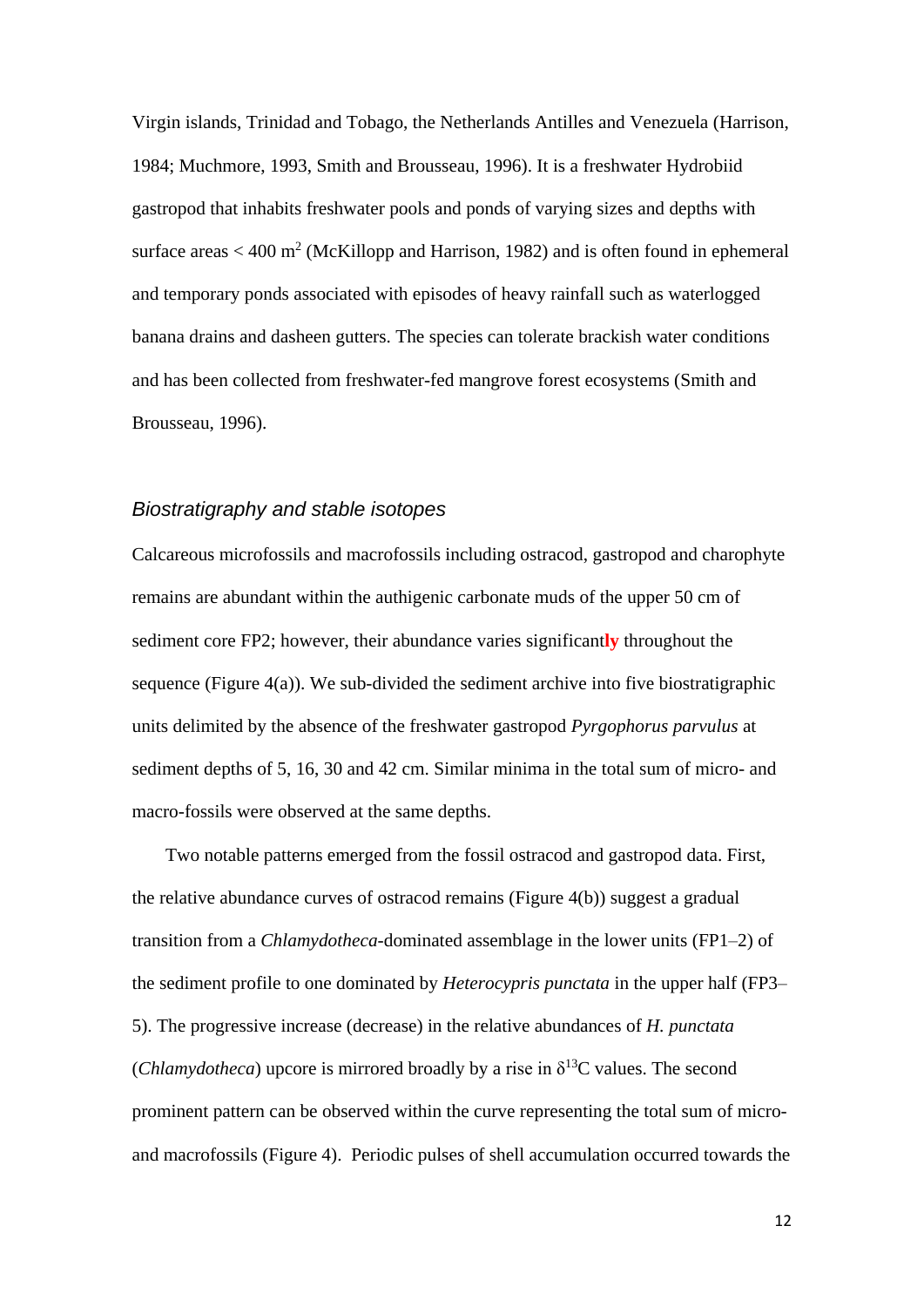centre of each unit (FP1–5), and are separated by episodes **during which** the total abundance of micro- and mac**ro**fossils dropped significantly. This episodic variability in shell accumulation is mirrored broadly by the carbonate content of the sediment core, which co-varies with the total micro-and macro-fossil sum, a relationship that is particularly evident in units FP1 and FP2. A clear inverse relationship between the relative abundances of the freshwater gastropod *P. parvulus* and the brackish-watertolerant ostracod *H. punctata*, is evident throughout the sediment record (Figure 4(b)).

Oxygen isotope values from the valves of *H. punctata* fluctuated between ~ -0.5 and 2.5‰ for the sequence as a whole (Figure 4b). The core-top value of +0.3‰ is consistent with its calcification in water with a  $\delta^{18}$ O value of about +2.7‰ using the equation of Kim and O'Neil (1997), and assuming a calcification temperature of 30˚C and an offset from oxygen-isotope equilibrium of +1‰ for *H. punctata* due to vital effects (Pérez et al., 2013). This is within the range of modern  $\delta^{18}O$  values for the water of Freshwater Pond (Figure 2).

The most positive excursions of ~2.5‰ occur at 39, 29, and 16 cm**,** broadly corresponding with the unit boundaries. The maximum  $\delta^{18}O$  value in the core occurs at 29 cm depth and equates to a lakewater  $\delta^{18}$ O of +5.2% VSMOW, assuming water temperature of 30°C, an estimate based on the average temperature range of waterbodies (28–30°C) in similar climatic and environmental settings across the region (Burn and Palmer, 2014). The most negative values occur at 42, 24, and 11 cm**,** of which the latter equates to a lakewater  $\delta^{18}$ O of +1.6 ‰ and +1.2‰ assuming water temperatures of 30°C and 28°C, respectively. With the exception of units FP1 and FP2, the oxygen isotope record broadly follows the patterns in the abundance of *P. parvulus*, where**by** positive (negative) excursions of oxygen isotope values coincide with periods of low (high) abundance of *P. parvulus*.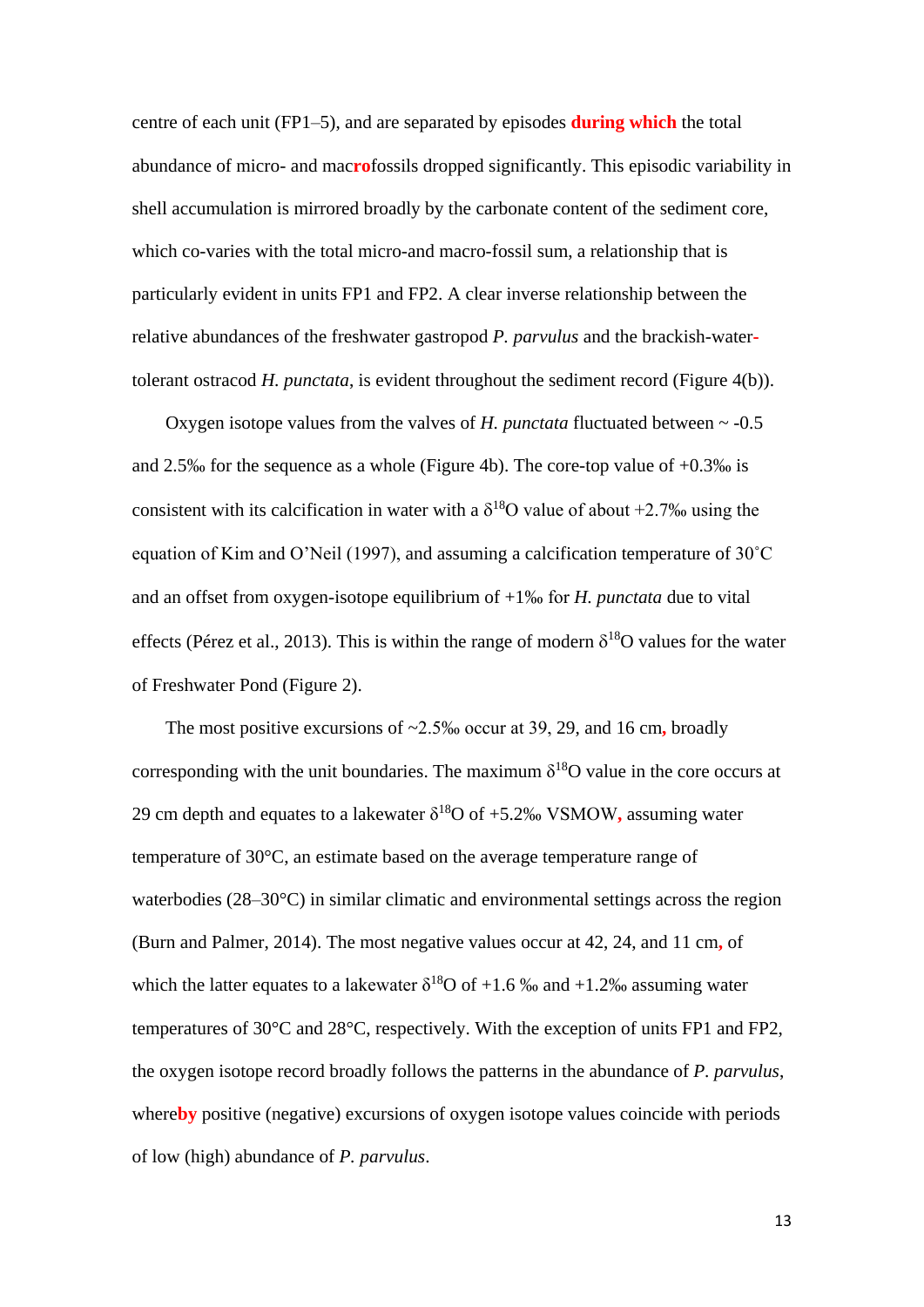## **Discussion**

## *Stratigraphy and Chronology*

The genesis of Freshwater Pond occurred some 2000 years BP with the deposition of the basal greenish**-**grey clays. The lake was probably connected to the Caribbean Sea at that time by means of the narrow channel extending southward from its southern margins. Greenish-grey clays are common constituents of coastal lagoon sediment profiles in the Caribbean **r**egion and are often emplaced immediately above the underlying carbonate platform prior to the accumulation of lagoonal sediments. They are thought to be formed by in situ crystallization of deeply weathered terrestrial material in lagoons of elevated salinity or on the shallow sea floor (Isphording, 1973). Mangrove fragments found preserved within the clay matrix provide evidence of an established mangrove forest that extended inland from the southern coast of Barbuda, which still thrives today despite the pond's isolation from the sea  $(2 \text{ km})$ . By 2000 years BP, the rate of eustatic sea level rise had slowed and having reached contemporary levels, permitted the initial development of a freshwater lens that rested above the underlying saltwater table (Brasier and Donahue, 1985). Red mottles present within the clays from 70–50 cm suggest that lake levels changed significantly during this period**,** affecting redox conditions in the lake. Sediment accumulation rates remained low until the transition to the period of authigenic marl precipitation at 50 cm depth (~14**60**–16**40** CE; 2σ error ranges)**,** after which a sharp increase in the sedimentation rate occurred. The establishment of a more permanent water body at this time is supported by the presence of an abundant fresh-brackish water calcareous microfossil and macrofossil assemblage.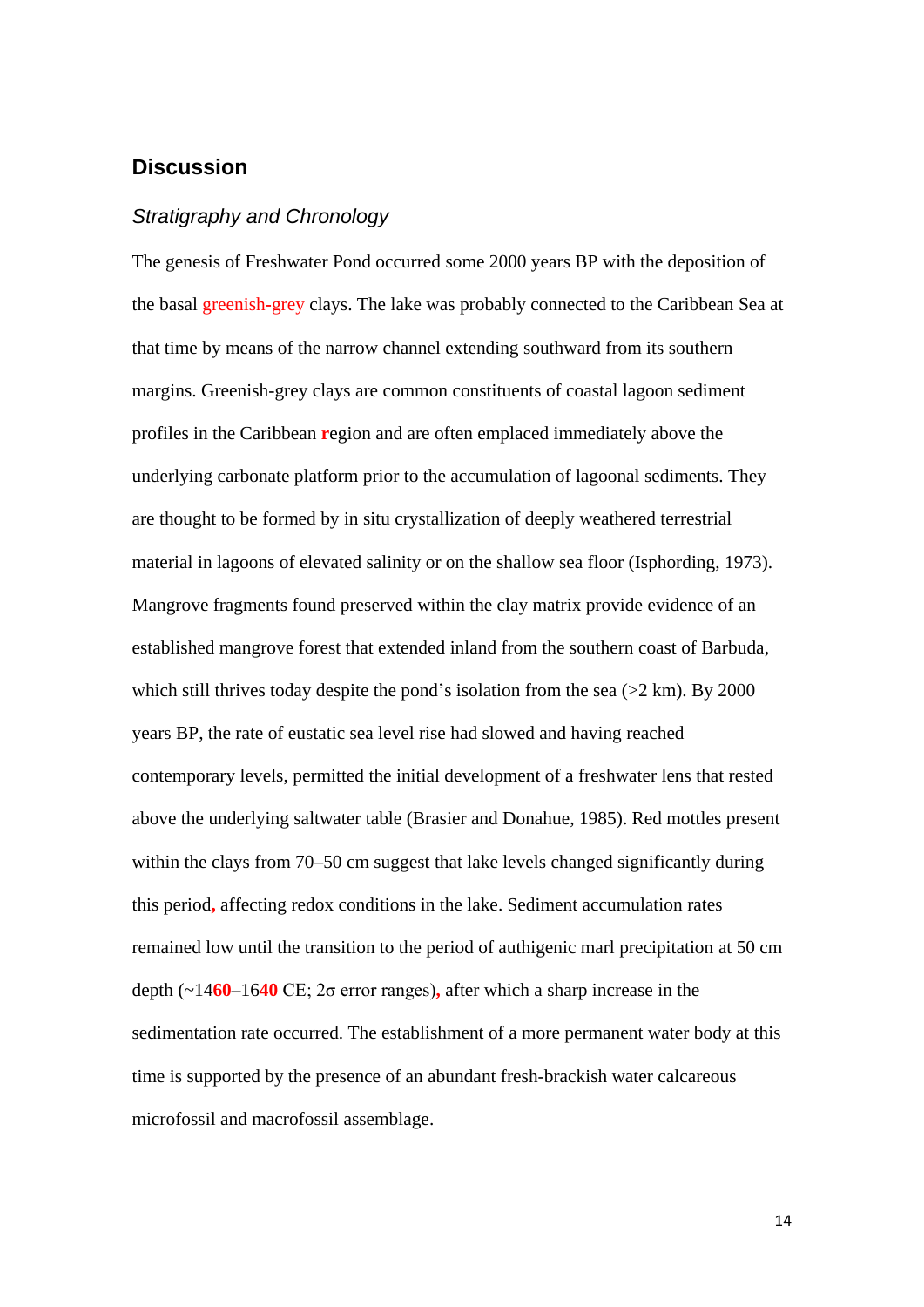## *Biostratigraphy and carbon isotopes*

Stable carbon isotopes **measured from ostracod calcite** are often interpreted as palaeoproductivity indicators because  ${}^{12}C$  is preferentially taken up by plants during photosynthesis**,** leaving lake-water Total Dissolved Inorganic Carbon (TDIC) with higher  $\delta^{13}$ C values (e.g. Holmes et al., 1997). As a result, positive excursions in  $\delta^{13}$ C may indicate periods of enhanced ecosystem productivity as  ${}^{12}C$  is drawn down into the lakes' organic carbon store. However, changes in  $\delta^{13}$ C are also influenced by the interplay between the relative rates of plant respiration and decay and the exchange of CO<sub>2</sub> between the atmosphere and the lake water. The former acts to reduce the  $\delta^{13}C$ value by releasing <sup>13</sup>C-depleted CO<sub>2</sub> ( $\delta^{13}$ C = -30 to -10) into the water body (Holmes et al., 1995). In contrast, in carbonate lakes, such as Freshwater Pond, that exhibit a high pH and are very well buffered, the pre-industrial atmosphere would have contributed  $CO<sub>2</sub>$  with a <sup>13</sup>C value of  $\sim$  -6.5‰ to the lake-water TDIC (Gerber et al., 2003). In general, TDIC should have a  $\delta^{13}$ C value 7.6‰ higher than that of the atmosphere at 28˚C, assuming complete isotopic equilibrium exists between the two. Thus, assuming pre-industrial atmospheric  $CO_2$  had a  $\delta^{13}$ C value of about -6.5‰, TDIC of Freshwater Pond would have **had** a  $\delta^{13}$ C value of ~ +1.1‰. The range of values exhibited in sediments from Freshwater Pond are generally more negative**,** suggesting either that TDIC may not have been in complete isotopic equilibrium with the atmosphere and/or that plant respiration and decay were affecting the isotopic signature. With this in mind, we nevertheless interpret the longer-term trends in  $\delta^{13}C$  as a general indicator of ecosystem productivity.

The Freshwater Pond sediment record represents the establishment of a new freshbrackish water ecosystem, thus the biological assemblages were not only influenced by environmental and climatic variability**,** but also by internal ecosystem dynamics

15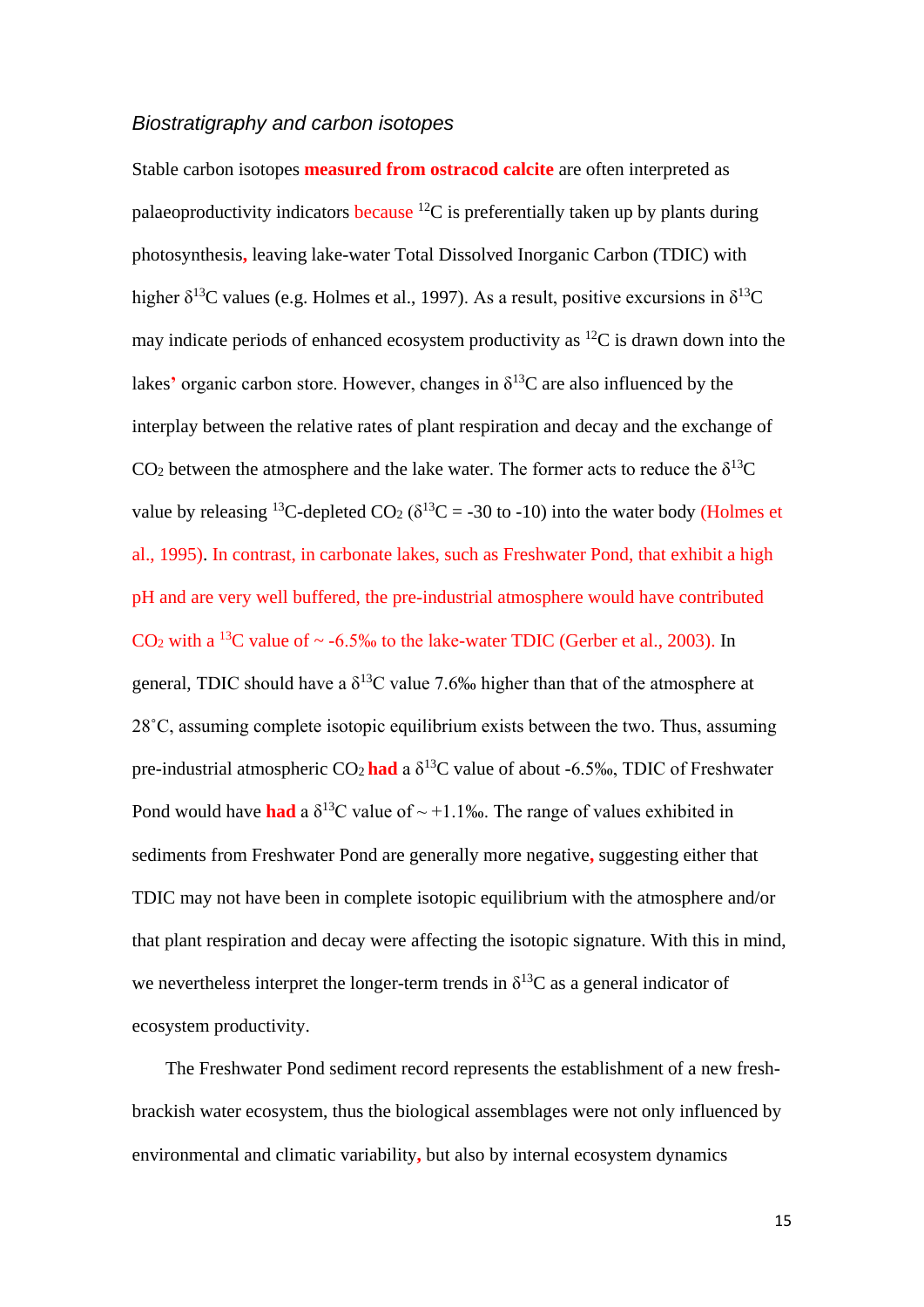associated with hydroseral succession. For example, the transition from a

*Chlamydotheca*-dominated ostracod assemblage in units FP1&2 to one dominated by *Heterocypris punctata* (FP3–5) reflects not only a change from a fresh-to brackish water environment, but may also reflect a trend towards increased ecosystem productivity, an interpretation supported by the progressive increase in the  $\delta^{13}$ C values of ostracod calcite throughout the sequence. The low abundance of *H. punctata* in the lowermost units of the sediment record may relate to the early developmental stage of the lake. Low levels of organic matter combined with negative excursions of  $\delta^{13}C$  suggest that photosynthetic activity within the lake was subdued at that time resulting in the low abundance of aquatic macrophytes, which, in turn, may have restricted the population expansion of *H. punctata* (Perez et al. 2010). Rising  $\delta^{13}$ C values and organic matter content, and the relative abundance of *H. punctata*, point to a transition to a more productive environment beginning around 1700 CE (30cm; FP3–5). The concomitant decline in the abundance of *Chlamydotheca* suggests that this species may have been outcompeted by *H. punctata*. The relative abundance of the gastropod *Pyrgophorus parvulus*, a predominantly freshwater species (McKillop and Harrison, 1982; Smith and Brousseau, 1996), provides further support for this interpretation; if the decline in *Chlamydotheca* had been caused by increased salinity levels alone, a parallel decline in the population of *P. parvulus* would be expected. The relative abundance of *P. parvulus*  remains generally consistent throughout the sequence**,** highlighting the likelihood that the *Chlamydotheca* decline was caused by either increased competition with *H. punctata* or increased lake productivity, or a combination of both.

*P. parvulus* provides a robust and sensitive proxy for the changing balance of precipitation and evaporation **because of** its ability to thrive in both temporary and permanent water bodies in response to a rapid increase in rainfall (McKillop and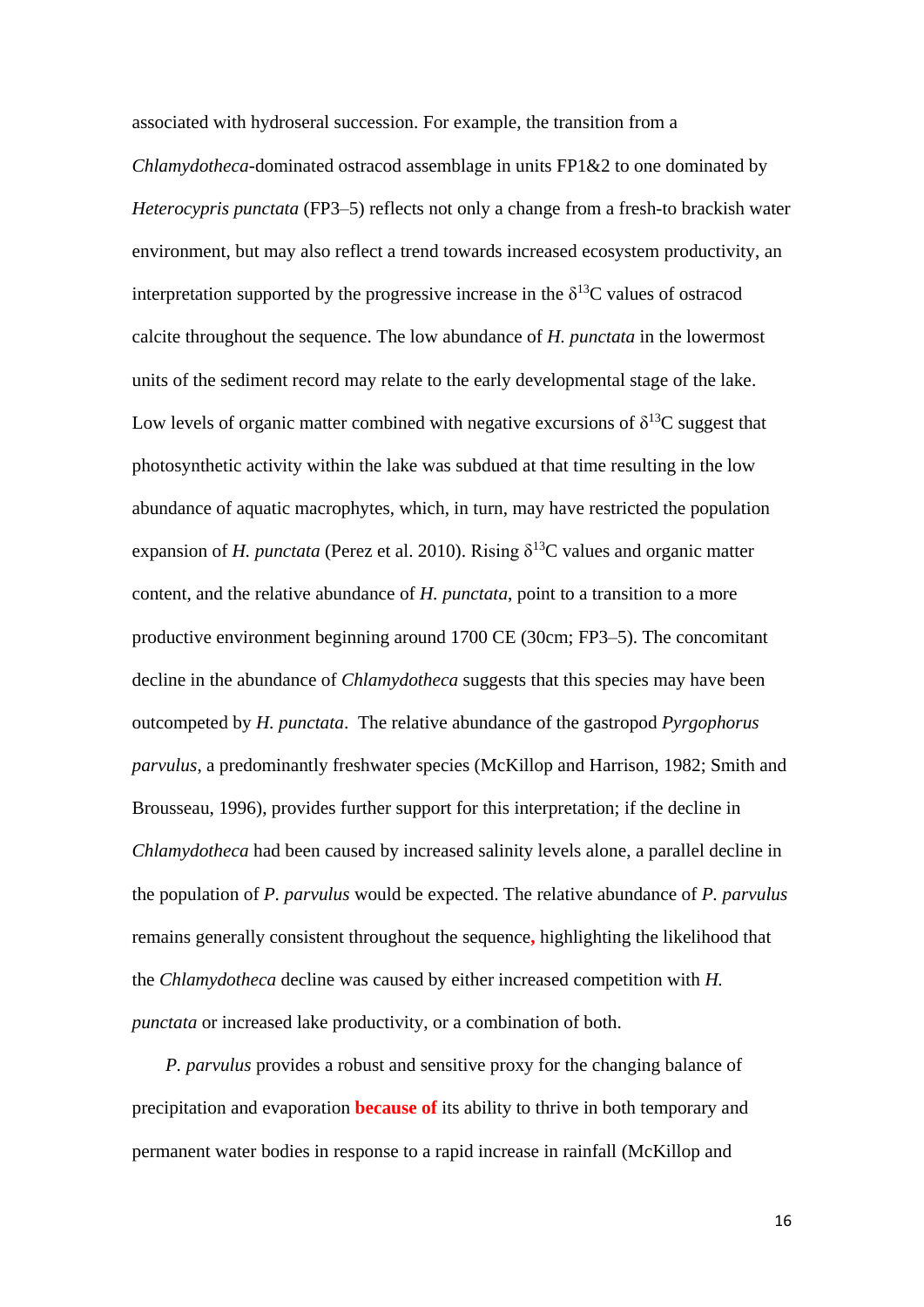Harrison, 1982). We interpret periodic pulses of shell accumulation recorded in each of the stratigraphic units (FP1–5) to reflect changing lake levels in response to changes in patterns of effective precipitation. We suggest that rapid increases in the abundance of *P. parvulus* and the total micro- and macro-fossil sum, **reflect** increases in effective rainfall that resulted in the expansion and freshening of Freshwater Pond. In contrast, their declining abundance indicated drier conditions that caused the lake to contract, **thereby increasing salinity, a consequence of** evaporative concentration. Because *H. punctata* exhibits greater tolerance of euryhaline conditions than *P. parvulus*, it would likely have outcompeted the gastropod during periods **when** evaporative concentration occurred in response to extended episodes of aridity. Thus we interpret the inverse relationship between the relative abundances of *H. punctata* and *P. parvulus* on shorter timescales, to represent drier and wetter conditions, respectively (Figure 4).

Our proxy data indicate that the most severe period of aridity in our record occurred in Barbuda around 1600 CE (42 cm) and is characterised by low micro-and macrofossil abundance and an associated drop in carbonate content (Figure 4). The combination of a drop in microfossil abundance, which included both fresh- and brackish-water**-**tolerant species, and the cessation of marl formation, would strongly suggest that the lake dried up entirely at that time. Other dry periods are inferred at around 1720 CE (30 cm), 1800–1850 CE (15–20 cm), and during the last ~30-40 years (Unit FP5).

## *Oxygen Isotopes*

The relationship between precipitation and the  $\delta^{18}$ O of lake water arises as a result of two additive processes. First, there is often a negative correlation between precipitation amount and  $\delta^{18}O$  value of precipitation ( $\delta^{18}O_p$ ) as a result Rayleigh distillation, which occurs during rain-out; this relationship represents the so-called 'amount effect'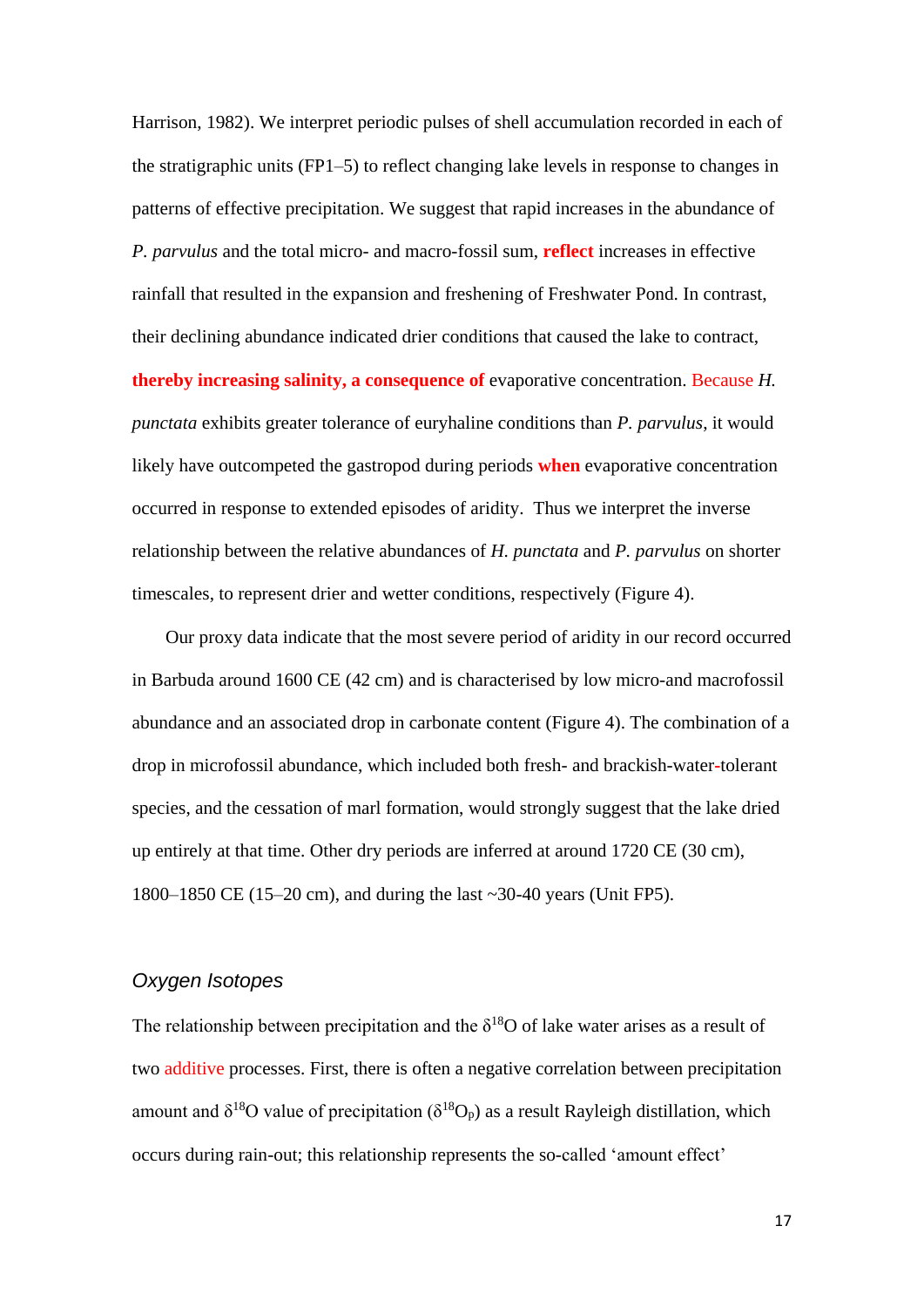(Dansgaard, 1964). Thus, periods of increased rainfall are associated with lower  $\delta^{18}O_p$ values. Second, the  $\delta^{18}$ O of surface water in lakes and ponds is often modified as a result of evaporation, during which water molecules containing lighter isotopes are lost preferentially, leaving the remaining waterbody relatively enriched in heavier isotopes. Enhanced evaporative enrichment occurs when effective moisture (P-E) and atmospheric humidity are low. Consequently, during dry intervals, reduced rainout produces precipitation with a relatively high  $\delta^{18}O_p$  value and this value is further increased by kinetic fractionation during evaporative enrichment after the water has reached the ground surface. Secondary effects, determined by the source, transport paths, and rainout history of the air masses, all of which are linked to atmospheric circulation, may also influence the  $\delta^{18}O_p$  value of rainfall, and hence lake water.

We argue that the oxygen isotopic composition of lake waters from Freshwater Pond is sensitive to the changing balance between lake water inputs (precipitation and groundwater) and evaporative loss. The  $\delta^{18}O$  and  $\delta D$  values of the contemporary lake waters are distinctly more positive than those of the rainfall and groundwater samples indicating a marked kinetic fractionation due to evaporative enrichment (Figure 2). Further, the regression equation for the lake waters of Freshwater Pond ( $\delta D = 5 \times \delta^{18}O$  $-0.6$ ) defines an evaporative line, which falls below the GMWL ( $\delta D = 8 \times \delta^{18}O + 10$ ) and has a slope of about 5. These values are consistent with those of other tropical lakes where evaporation is a dominant process including the lake waters of Wallywash Great Pond in Jamaica ( $\delta D = 5.5 \times \delta^{18}O - 0.06$ ; Holmes et al., 1995), the combined waters of lakes Chichancanab and Petén Itzá on the Yucatan Peninsula in Mexico ( $\delta D = 5 \times \delta^{18}O$ – 1.3; Hodell et al., 2012) and a suite of lakes in East Africa (Craig 1961). Given our contention that the isotopic composition of Freshwater Pond reflects changes in effective moisture and that lake waters are the dominant control on the oxygen isotopic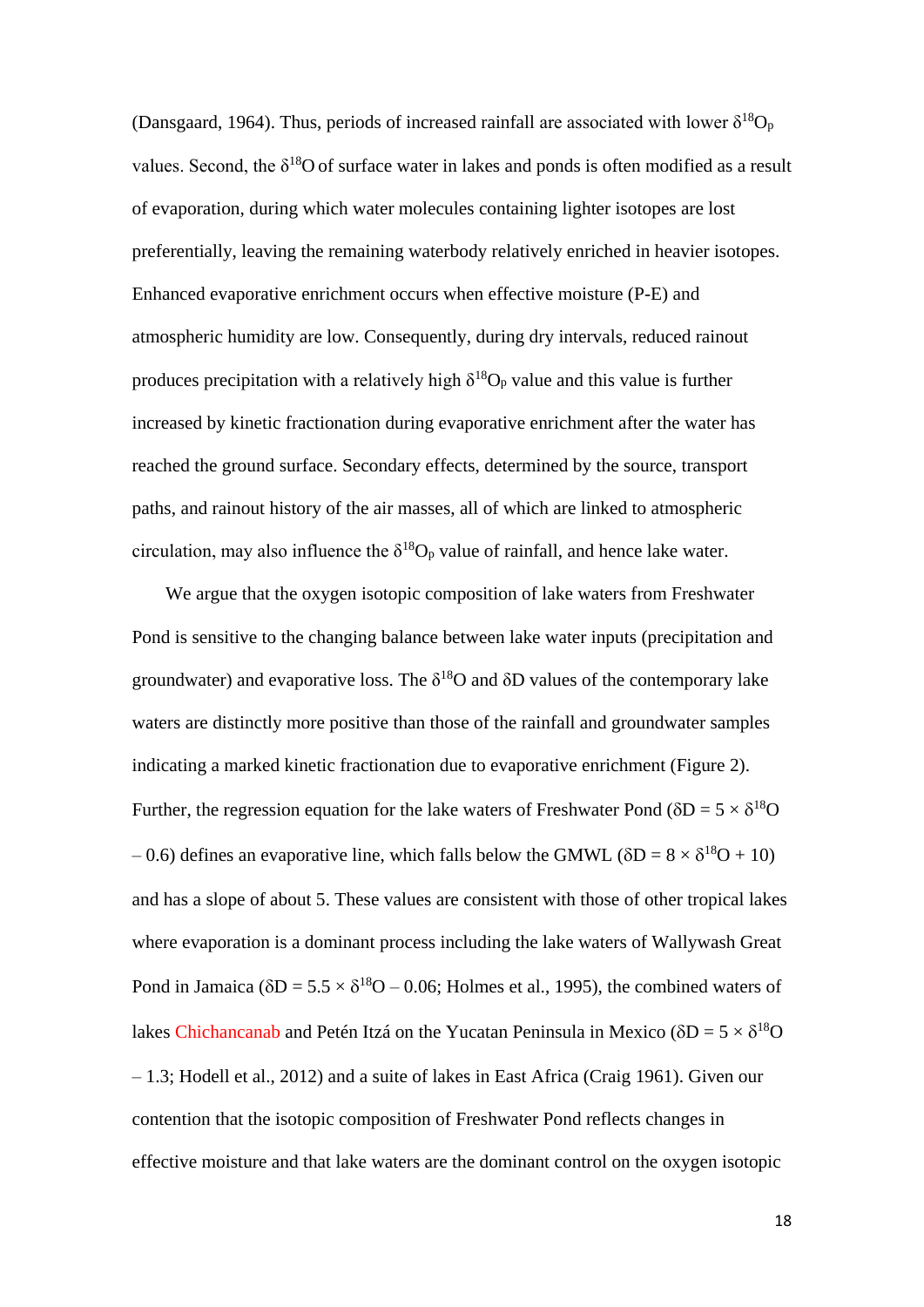composition of biogenic calcite in hydrologically closed lakes, we therefore interpret the  $\delta^{18}$ O of fossil ostracod calcite to be a proxy for effective precipitation.

The most positive excursions of  $\delta^{18}$ O of ostracod calcite in our sediment record are generally associated with episodes of low microfossil abundance (particularly *P. parvulus*), and so support our inference that these episodes represent periods of relative aridity (Figure 4(b)). These positive excursions equate to a lakewater  $\delta^{18}O$  of  $\sim +5\%$ after correcting for vital effects, and exceed contemporary values for rainfall that fall between -3 and +1‰ (Fig. 2) and those of most of the collected pond waters (values of - 2 to +5‰) suggesting that the periods of low effective moisture were more extreme than today. In contrast, the wetter periods inferred from peaks in microfossil abundance at 32, 24, and 11 cm are associated with lower  $\delta^{18}$ O values ( $\sim$  1.5‰), which lie within the range of the collected contemporary pond waters. The coincidence at ~1600 CE of low microfossil abundance, carbonate values and negative excursions of  $\delta^{18}O$  (Figures 4&5) is an exception and is likely explained by the desiccation of the lake at that time and the subsequent breakdown in the relationship between  $\delta^{18}O$  variability of ostracod calcite and changes in effective moisture.

## *Climate variability in Barbuda during the Little Ice Age*

Our microfossil-based climate reconstruction suggests that the island of Barbuda experienced significant variability in effective rainfall over the past four centuries, a period that spans much of the so-called Little Ice Age (~1400–1850 CE). This result supports the findings of a geochemical study of a sediment core from a mangrove lagoon in Jamaica, which shows not only that the climate of Jamaica was not uniformly dry during the LIA, but that it was also characterised by enhanced rainfall variability on multidecadal timescales (Burn and Palmer, 2014). Similar conclusions have been drawn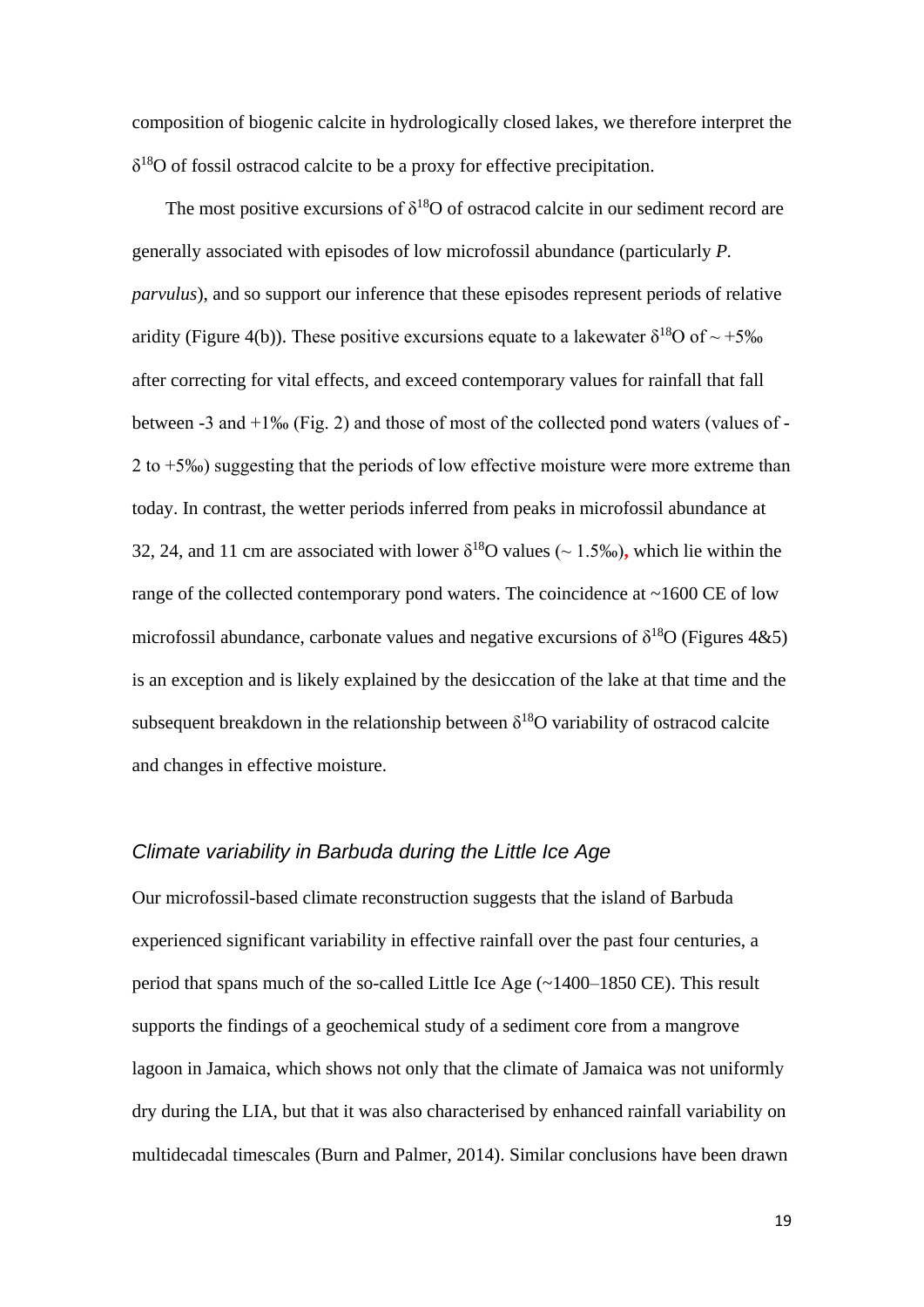**from** speleothem-based precipitation reconstructions for Cuba (Fensterer et al., 2013) and Belize (Kennett et al., 2012), which attest to the significant climate variability that occurred during the LIA across the Caribbean region. Importantly, these findings contradict those of other regional palaeoclimate studies, which indicate that the LIA was manifested as an extended episode of aridity across the circum-Caribbean region (Haug et al., 2001; Hodell et al., 2005; Lane et al., 2011).

Recent studies on the modern climate dynamics of the Caribbean region suggest that ENSO and the AMO are the principal drivers of contemporary rainfall patterns (Giannini et al., 2001; Dunstone et al., 2013). To examine the influence of these modes of climate variability on the longer-term effective rainfall in Barbuda, we compared the abundance of *Pyrgophorus parvulus* with the oxygen isotope record from Freshwater Pond and high resolution tree-ring**-**based reconstructions of the AMO (Gray et al., 2004) and ENSO (Li et al., 2013; Figure 5). We found a remarkable correspondence between the abundance of *P. parvulus* and the AMO reconstruction between about 1550 and 1850 CE, which suggests that extended episodes of aridity may be explained by suppressed SSTs in the tropical Atlantic. Similarly**,** periods of increased effective moisture were often associated with warmer Atlantic SSTs. The covariance between these two proxy records not only supports the integrity of the tree-ring based SST reconstruction for the Atlantic Region, but also suggests that sea surface temperature variability in the Atlantic has had a dominant influence on rainfall patterns in Barbuda at least between 1550 and 1850 CE during the period associated with the LIA. The close correspondence between Atlantic SST and rainfall patterns may be explained intuitively because Barbuda is located very close to the centre of AMO activity in the Tropical Atlantic, which during the wet season directly affects tropospheric stability and in turn precipitation and tropical cyclone activity.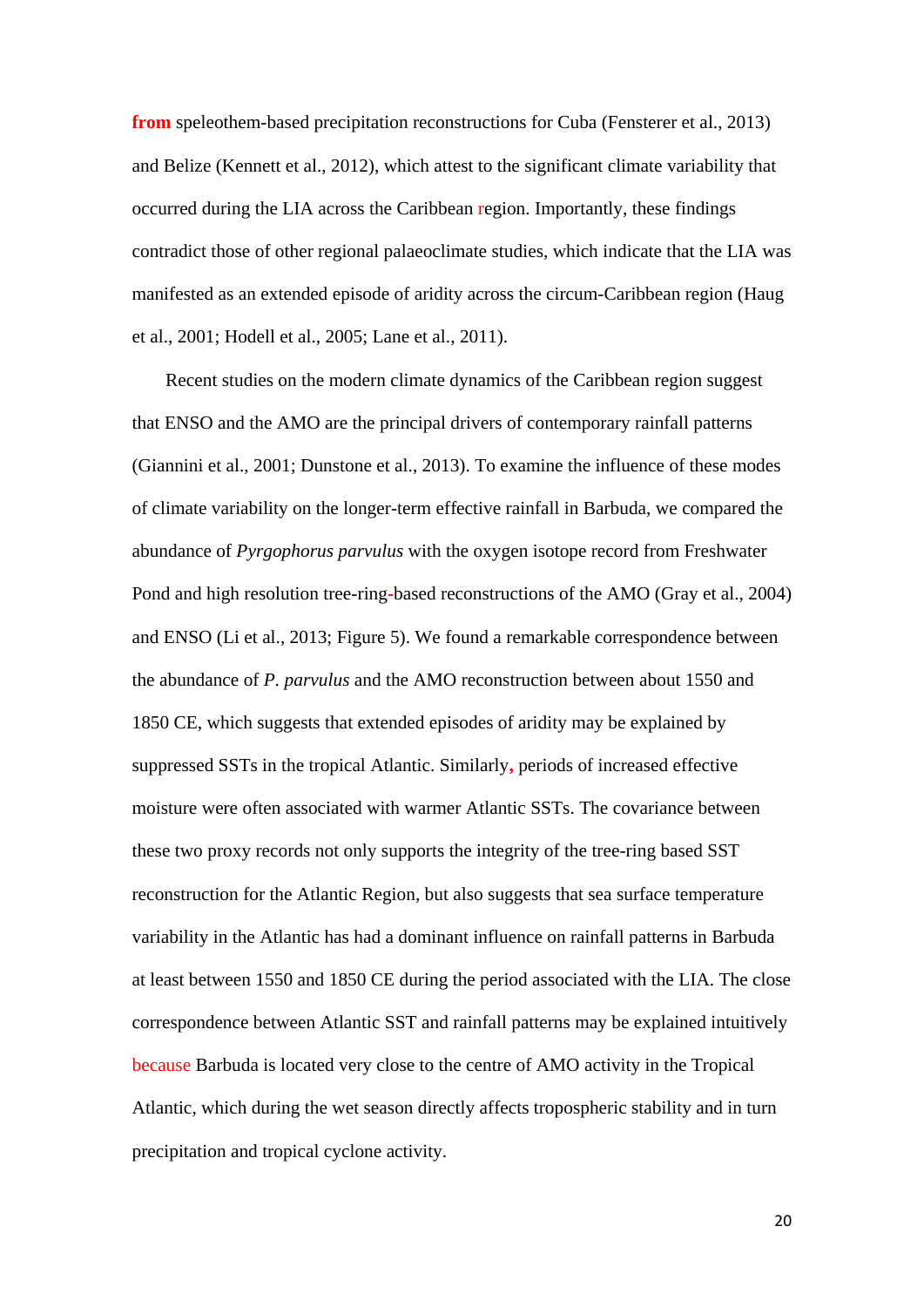Comparison of our microfossil data with the ENSO reconstruction of Li et al. (2013) for the past five centuries suggests that ENSO has also had a strong influence on rainfall patterns in Barbuda, particularly since about 1700 CE. Episodes of stronger El Niño-like activity occurred during the periods 1720–1775, 1820–1850, and 1975–2010 and were associated with drier conditions in our study as represented by the low abundance of *P. parvulus* and more positive  $\delta^{18}$ O values. In contrast, inferred wetter periods between 1775–1800 CE and during the late  $19<sup>th</sup>$  century correspond with La Niña-like conditions in the tropical Pacific. Given that contemporary rainfall patterns in the region are strongly controlled by the interplay between ENSO and the AMO, we interpret the changing long-term rainfall patterns represented in the Barbuda record to also reflect the relative influences of these regional-scale climatic phenomena. The Freshwater Pond sediment record provides strong evidence that sea surface temperatures in the Atlantic were the overriding control on rainfall patterns in Barbuda between about 1550 and 1720 CE. From 1720–1860 CE, ENSO appears to have exerted some additional influence and to have combined with the AMO to reinforce drier conditions between 1720–1775 and 1820–1850 and wetter conditions from 1775–1800. The relationship between the AMO and rainfall patterns in Barbuda appears to break down during the industrial era, possibly because of the increased influence of ENSO at that time. Thus long-term patterns of effective rainfall in Barbuda appear to result from the combined and temporally variable influence of both Atlantic and Pacific modes of climate variability.

## **Acknowledgements**

The authors thank Dr. Reg Murphy of the National Parks Antigua and Barbuda, the Barbuda Council, Anne-Marie Faucher, Allison Leblanc, Eve Tycenski and Emily Lin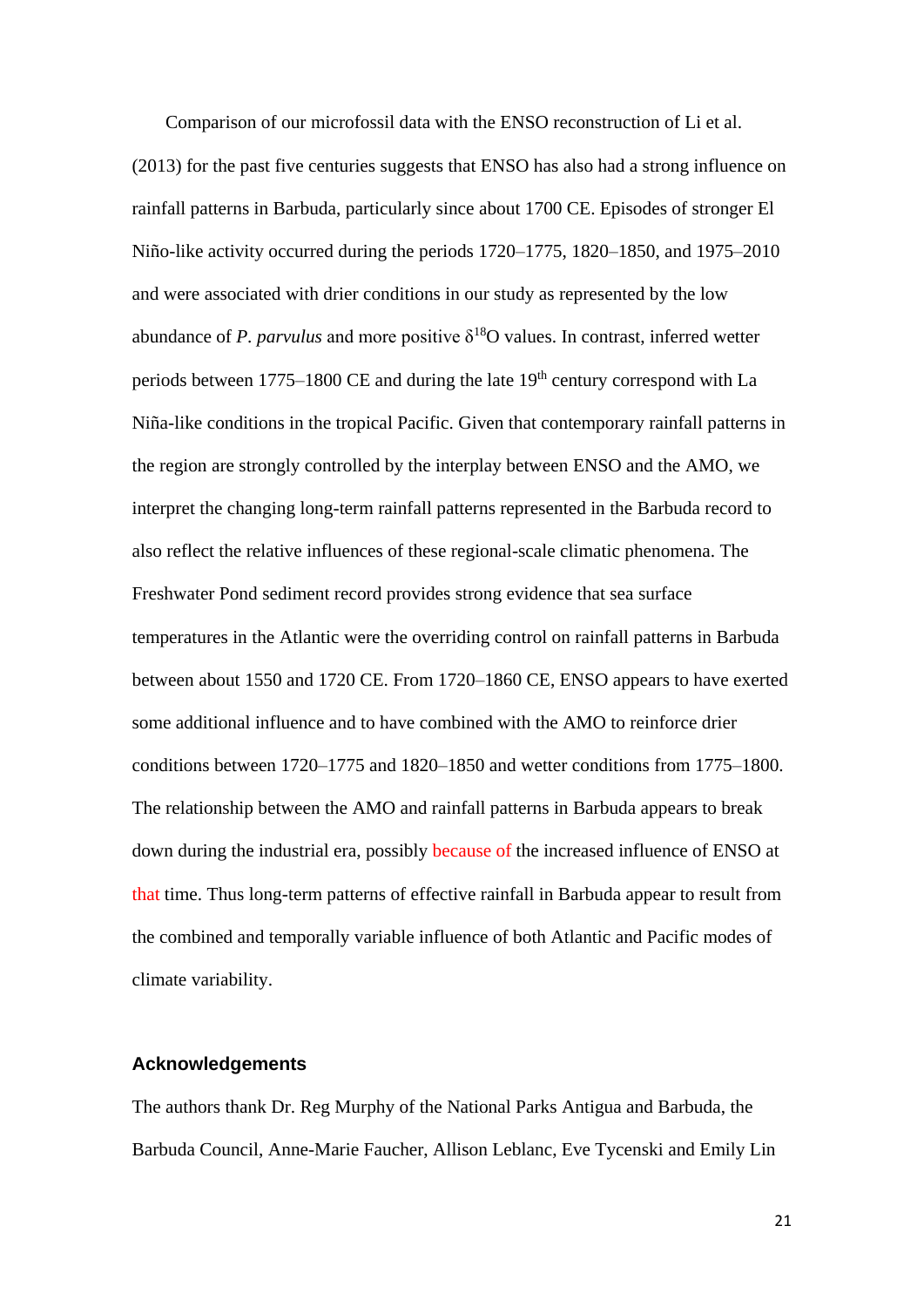for field and laboratory support and Professor Chris Paul for identifying the gastropod *Pyrgophorus parvulus*. We thank Mark Brenner and an anonymous reviewer for their comments and insights, which helped improve the manuscript substantially. We appreciate the support to M. Burn from the UWI New Initiative Programme and UWI Study and Travel Grant. This material is based upon work supported by the National Science Foundation under Grant No. 0851727 to S. Perdikaris and by a grant from the Natural Environment Research Council (Grant No. NE/K00610X/1) to J. Holmes, and by a grant to A. Bain from the Social Science and Humanities Research Council of Canada via the Research Development Initiatives programme. Data will be made available from the NOAA's National Centers for Environmental Information (NCEI) (http://www.ncdc.noaa.gov/data-access/paleoclimatology-data/datasets).

## **References**

- Bertran P, Bonnissent D, Imbert D et al. (2004) Paléoclimat des Petites Antilles depuis 4000 ans BP: l'enregistrement de la lagune de Grand-Case à Saint-Martin. *Comptes Rendus Geoscience* 336: 1501–1510.
- Black DE, Abahazi MA, Thunell RC et al. (2007) An 8-century tropical Atlantic SST record from the Cariaco Basin: Baseline variability, twentieth-century warming, and Atlantic hurricane frequency. *Paleoceanography* 22: PA4204.
- Brasier M and Donahue J (1985) Barbuda an emerging reef and lagoon complex on the edge of the Lesser Antilles island arc. *Journal of the Geological Society* 142: 1101–1117.
- Broodbakker NW (1982) Amsterdam expeditions to the West Indian Islands, report 20. The Genus *Heterocypris* (Crustacea, Ostracoda) in theWest Indies. Part 1. Taxonomic characteristics. *Bijdragen tot de Dierkunde* 52: 207–227.
- Broodbakker NW (1983a) Amsterdam expeditions to the West Indian Island, report 24. The genus *Heterocypris* (Crustacea, Ostracoda) in the West Indies. Part II. Carapace length, ecology and zoogeography. *Bijdragen tot de Dierkunde* 53: 115– 134.
- Broodbakker NW (1983b) Amsterdam expeditions to the West Indian Islands, report 34. The subfamily Candoninae (Crustacea, Ostracoda) in theWest Indies. *Bijdragen tot de Dierkunde* 53: 287–326.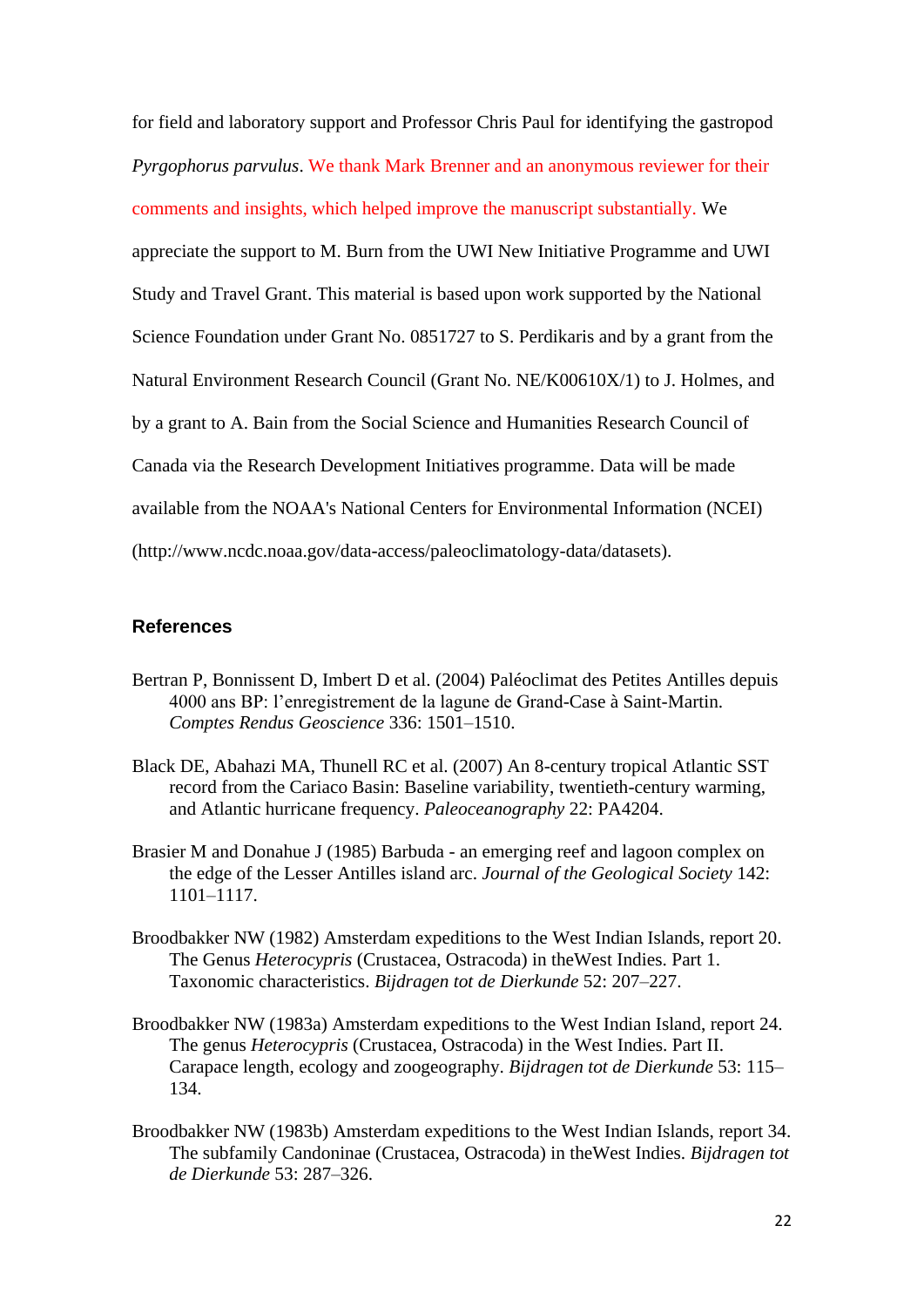- Broodbakker NW (1983c) Amsterdam expeditions to the West Indian Islands, report 35. The genus *Strandesia* and other Cypricercini (Crustacea, Ostracoda) in the West Indies. Part I. Taxonomy. *Bijdragen tot de Dierkunde* 53: 327–368.
- Broodbakker NW (1984a) The distribution and zoogeography of fresh-water Ostracoda (Crustacea) in the West Indies with emphasis on species inhabiting wells. *Bijdragen tot de Dierkunde* 54: 25–50.
- Broodbakker, NW (1984b) The genus *Strandesia* and other Cypricercini (Crustacea, Ostracoda) in the West Indies Part II. Carapace length, ecology and distribution of two *Strandesia* species. *Bijdragen tot de Dierkunde* 54: 1–14.
- Burn MJ and Palmer SE (2014) Solar forcing of Caribbean drought events during the last millennium. *Journal of Quaternary Science* 29: 827–836.
- Burn MJ and Palmer SE (2015) Atlantic hurricane activity during the last millennium. *Scientific Reports* 5: 12838.
- Colinvaux PA, Oliveira PED and Moreno E (1999) Amazon: Pollen Manual and Atlas. Harwood Academic Publishers: London.
- Cook KH and Vizy EK (2010) Hydrodynamics of the Caribbean low-level jet and its relationship to precipitation. *Journal of Climate* 23: 1477–1494.
- Covich A (1976) Recent changes in molluscan species diversity of a large tropical lake (Lago de Peten, Guatemala). *Limnology and Oceanography* 21: 51–59.
- Craig H (1961) Isotopic variations in meteoric waters. *Science* 133: 1702–1703.
- Cubasch U, Voss R, Hegerl GC et al. (1997) Simulation of the influence of solar radiation variations on the global climate with an ocean-atmosphere general circulation model. *Climate Dynamics* 13: 757–767.
- Dansgaard W (1964) Stable isotopes in precipitation. *Tellus A* 16: 436–468.
- Dean Jr W (1974) Determination of carbonate and organic matter in calcareous sediments and sedimentary rocks by loss on ignition: comparison with other methods. *Journal of Sedimentary Research* 44: 242–248.
- Dunstone NJ, Smith DM, Booth BB *et al.* (2013) Anthropogenic aerosol forcing of Atlantic tropical storms. *Nature Geoscience* 6: 534–539.
- Enfield D (2001) The Atlantic multidecadal oscillation and its relation to rainfall and river flows in the continental US. *Geophysical Research Letters* 28: 2077–2080.
- Enfield DB and Alfaro EJ (1999) The dependence of Caribbean rainfall on the interaction of the tropical Atlantic and Pacific Oceans. *Journal of Climate* 12: 2093–2103.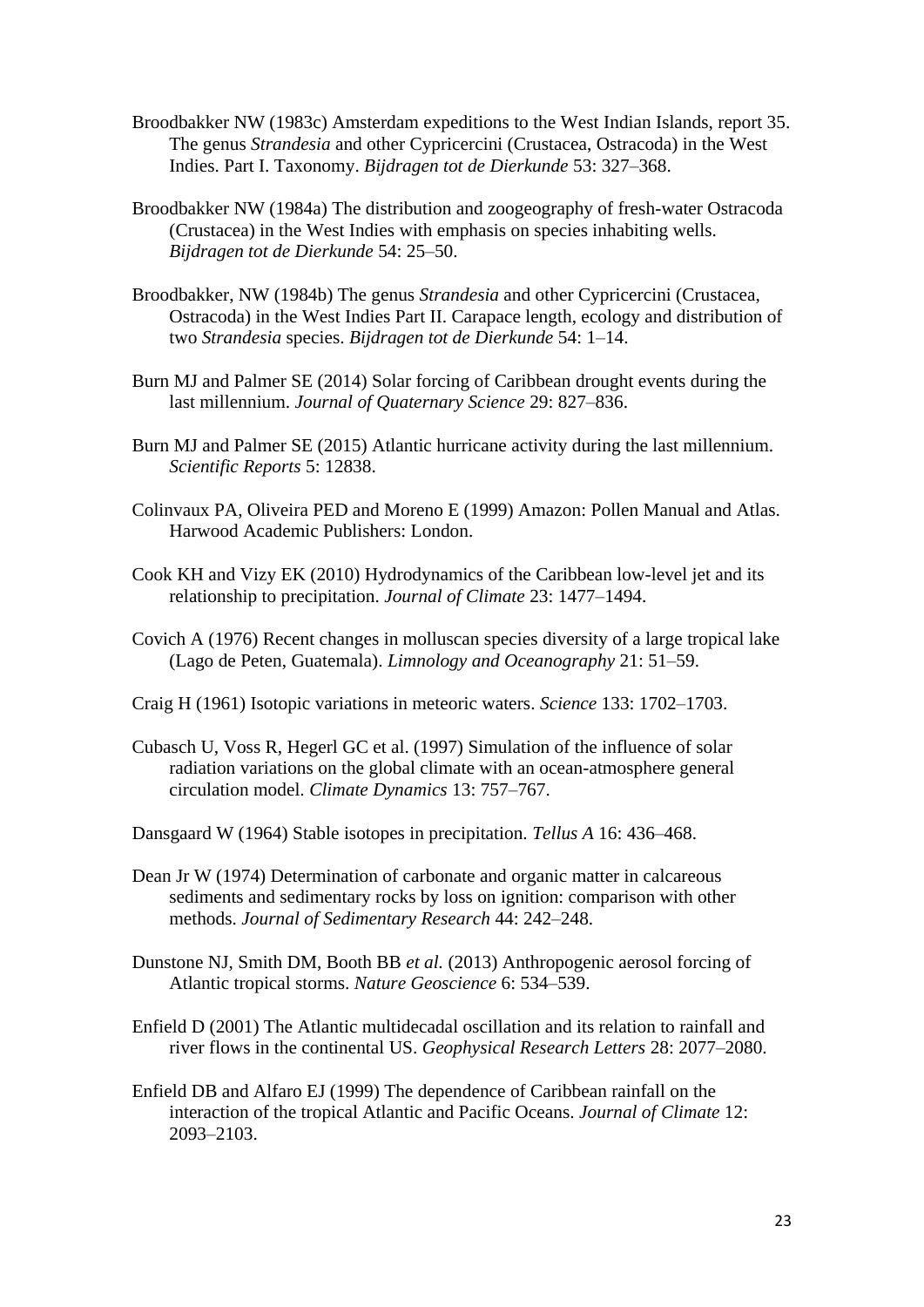- Fairbanks RG (1989) A 17,000-year glacio-eustatic sea level record: influence of glacial melting rates on the Younger Dryas event and deep-ocean circulation. *Nature* 342: 637-642.
- Fensterer C, Scholz D, Hoffmann D et al. (2012) Cuban stalagmite suggests relationship between Caribbean precipitation and the Atlantic Multidecadal Oscillation during the past 1.3 ka. *The Holocene* 22: 1405–1412.
- Fensterer C, Scholz D, Hoffmann DL et al. (2013) Millennial-scale climate variability during the last 12.5ka recorded in a Caribbean speleothem. *Earth and Planetary Science Letters* 361: 143–151.
- Folland CK, Palmer TN and Parker DE (1986) Sahel rainfall and worldwide sea temperatures, 1901-85. *Nature* 320: 602–607.
- Furtos NC (1934) Two new species of *Cypretta* from the Marquesas Islands and Florida with notes on the distribution of the species. *Bulletin of the Bernice P. Bishop Museum* 114: 279–286.
- Furtos NC (1936) On the Ostracoda from the Cenotes of Yucatan and vicinity. *Publications of the Carnegie Institutions of Washington* 457: 89–115.
- Furtos NC (1938) A new species of *Cypridopsis* from Yucatan. *Publications of the Carnegie Institutions of Washington* 491: 155–157.
- Gerber S, Joos F, Brügger P et al. (2003) Constraining temperature variations over the last millennium by comparing simulated and observed atmospheric CO2. *Climate Dynamics* 20: 281–299.
- Giannini A, Cane MA and Kushnir Y (2001) Interdecadal changes in the ENSO Teleconnection to the Caribbean Region and the North Atlantic Oscillation. *Journal of Climate* 14: 2867–2879.
- Goldenberg SB, Landsea CW, Mestas-Nunez AM et al. (2001) The recent increase in Atlantic hurricane activity: causes and implications. *Science* 293: 474–9.
- Gouirand I, Jury MR and Sing B (2012) An analysis of low- and high-frequency summer climate variability around the Caribbean antilles. *Journal of Climate* 25: 3942–3952.
- Gray ST, Graumlich LJ, Betancourt JL et al. (2004) A tree-ring based reconstruction of the Atlantic Multidecadal Oscillation since 1567 A.D. *Geophysical Research Letters* 31: L12205.
- Haase-Schramm A, Böhm F, Eisenhauer A et al. (2003) Sr/Ca ratios and oxygen isotopes from sclerosponges: Temperature history of the Caribbean mixed layer and thermocline during the Little Ice Age. *Paleoceanography* 18: 1073.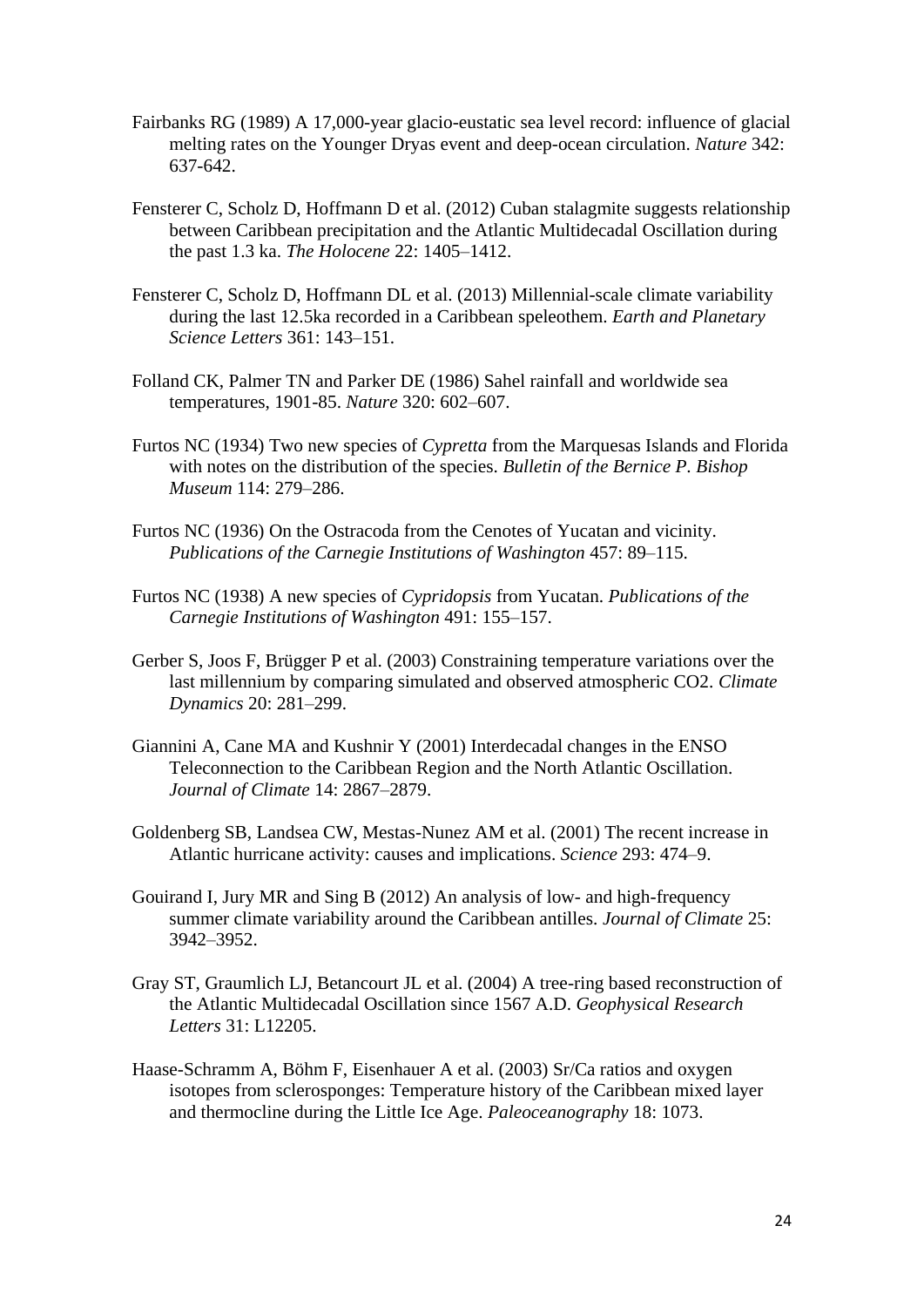- Harrison AD (1984) Redescription of *Pyrgophorus parvulus* (Gastropoda: Hydrobiidae) from St. Vincent, St Lucia, and Grenada, West Indies. *Proceedings of the Academy of Natural Sciences of Philadelphia* 136: 145–151.
- Haug GH, Hughen KA, Sigman DM et al. (2001) Southward migration of the intertropical convergence zone through the Holocene. *Science* 293: 1304–8.
- Hetzinger S, Pfeiffer M, Dullo WC et al. (2008) Caribbean coral tracks Atlantic Multidecadal Oscillation and past hurricane activity. *Geology* 36: 11–14.
- Hodell DA, Brenner M, Curtis JH et al. (2005) Climate change on the Yucatan Peninsula during the Little Ice Age. *Quaternary Research* 63: 109–121.
- Hodell DA, Turchyn AV, Wiseman CJ et al. (2012) Late Glacial temperature and precipitation changes in the lowland Neotropics by tandem measurement of  $\delta^{18}O$  in biogenic carbonate and gypsum hydration water. *Geochimica et Cosmochimica Acta* 77: 352–368.
- Hodson DLR, Sutton RT, Cassou C et al. (2009) Climate impacts of recent multidecadal changes in Atlantic Ocean Sea Surface Temperature: a multimodel comparison. *Climate Dynamics* 34: 1041–1058.
- Holmes JA (1997) Recent non-marine Ostracoda from Jamaica, West Indies. *Journal of Micropalaeontology* 16: 137–143.
- Holmes JA, Street-Perrott FA, Heaton THE et al. (1995) Chemical and isotopic composition of karstic lakes in Jamaica, West Indies. *Hydrobiologia* 312: 121–138.
- Holmes JA, Street-Perrott FA, Allen MJ et al. (1997) Holocene palaeolimnology of Kajemamm Oasis, Northern Nigeria: an isotopic study of ostracodes, bulk carbonate and organic carbon. *Journal of the Geological Society* 154: 311–319.
- Isphording WC (1973) Discussion of the occurrence and origin of sedimentary Palygorskite-Sepiolite deposits. *Clays and Clay Minerals* 21: 391–401.
- Kantrud H (1991) Wigeongrass (*Ruppia maritima*): A Literature Review. *Fish and Wildlife Research* 10: 1–58.
- Kennett DJ, Breitenbach SFM, Aquino VV et al. (2012) Development and disintegration of Maya political systems in response to climate change. *Science* 338, 788–91.
- Keyser D (1975) Ostracoden aus den Mangrovegebieten Südwest-Florida (Crustacea: Ostracoda, Podocopa). *Abhandlungen und Verhandlungen des Naturwissenschaftlichen Vereins zu Hamburg* 18/19: 255–290.
- Keyser D (1976) Ecology and zoogeography of recent brackish-water Ostracoda (Crustacea) from South-west Florida. In: Löffler, H. and Danielopol DH (eds), *Aspects of Ecology and Zoogeography of recent and fossil Ostracoda* The Hague, D. W. Junk, 207–222.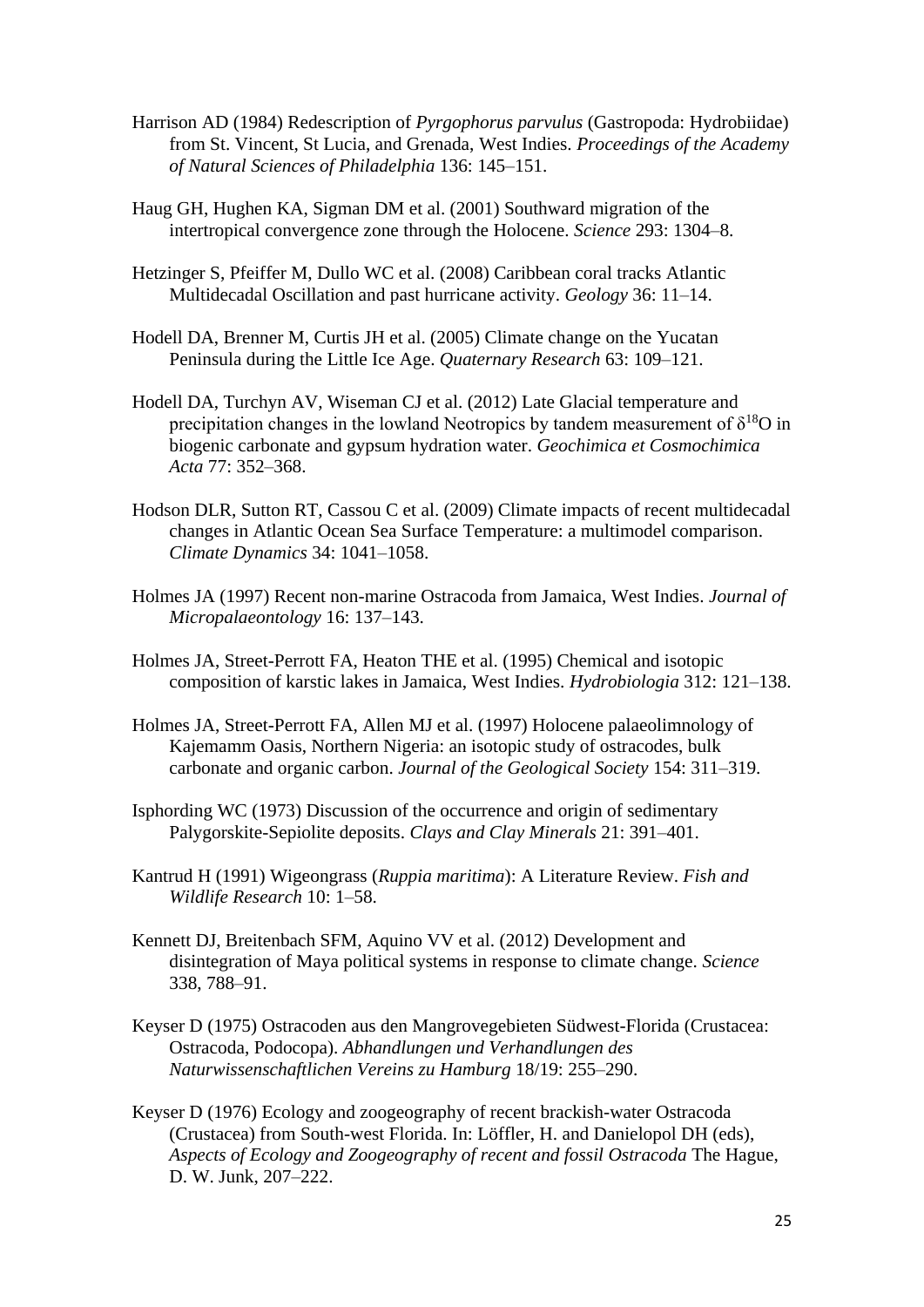- Keyser D (1977) Brackwasser-Cytheracea aus Süd-Florida (Crust.: Ostracoda: Podocopa). *Abhandlungen und Verhandlungen des Naturwissenschaftlichen Vereins zu Hamburg* 20: 43–85.
- Keyser D and Schöning C (2000) Holocene ostracoda (crustacea) from Bermuda. *Senckenbergiana lethaea* 80: 567–591.
- Klie W (1939) Süßwasserostracoden aus Nordbrasilien. III. Die Gattungen *Stenocypris* und *Dolerocypris*. Zoologischer Anzeiger 128: 316–320.
- Kilbourne KH, Quinn TM, Webb R et al. (2008) Paleoclimate proxy perspective on Caribbean climate since the year 1751: Evidence of cooler temperatures and multidecadal variability. *Paleoceanography* 23: PA3220.
- Klotzbach PJ (2011) The Influence of El Niño-Southern Oscillation and the Atlantic Multidecadal Oscillation on Caribbean Tropical Cyclone Activity. *Journal of Climate* 24: 721–731.
- Knight JR (2005) A signature of persistent natural thermohaline circulation cycles in observed climate. *Geophysical Research Letters* 32: L20708.
- Knight JR (2009) The Atlantic Multidecadal Oscillation Inferred from the forced climate response in coupled General Circulation Models. *Journal of Climate* 22: 1610–1625.
- Knudsen MF, Seidenkrantz MS, Jacobsen BH et al. (2011) Tracking the Atlantic Multidecadal Oscillation through the last 8,000 years. *Nature Communications* 2: 178.
- Knudsen MF, Jacobsen BH, Seidenkrantz MS, et al. (2014) Evidence for external forcing of the Atlantic Multidecadal Oscillation since termination of the Little Ice Age. *Nature Communications* 5: 3323.
- Kwiatkowski L, Cox PM, Economou T et al. (2013) Caribbean coral growth influenced by anthropogenic aerosol emissions. *Nature Geoscience* 6: 362–366.
- Lane CS, Horn SP, Orvis KH et al. (2011) Oxygen isotope evidence of Little Ice Age aridity on the Caribbean slope of the Cordillera Central, Dominican Republic. *Quaternary Research* 75: 461–470.
- Li J, Xie SP, Cook ER et al. (2013) El Niño modulations over the past seven centuries. *Nature Climate Change* 3: 1–5.
- Malaize B, Bertran P, Carbonel P et al. (2011) Hurricanes and climate in the Caribbean during the past 3700 years BP. *The Holocene* 21: 911–924.
- Malek EA (1969) Studies on 'Tropicorbid' snails (Biomphalaria: Planorbidae) from the Caribbean and Guf of Mexico areas, including the southern United States. *Malacologia* 7: 183–209.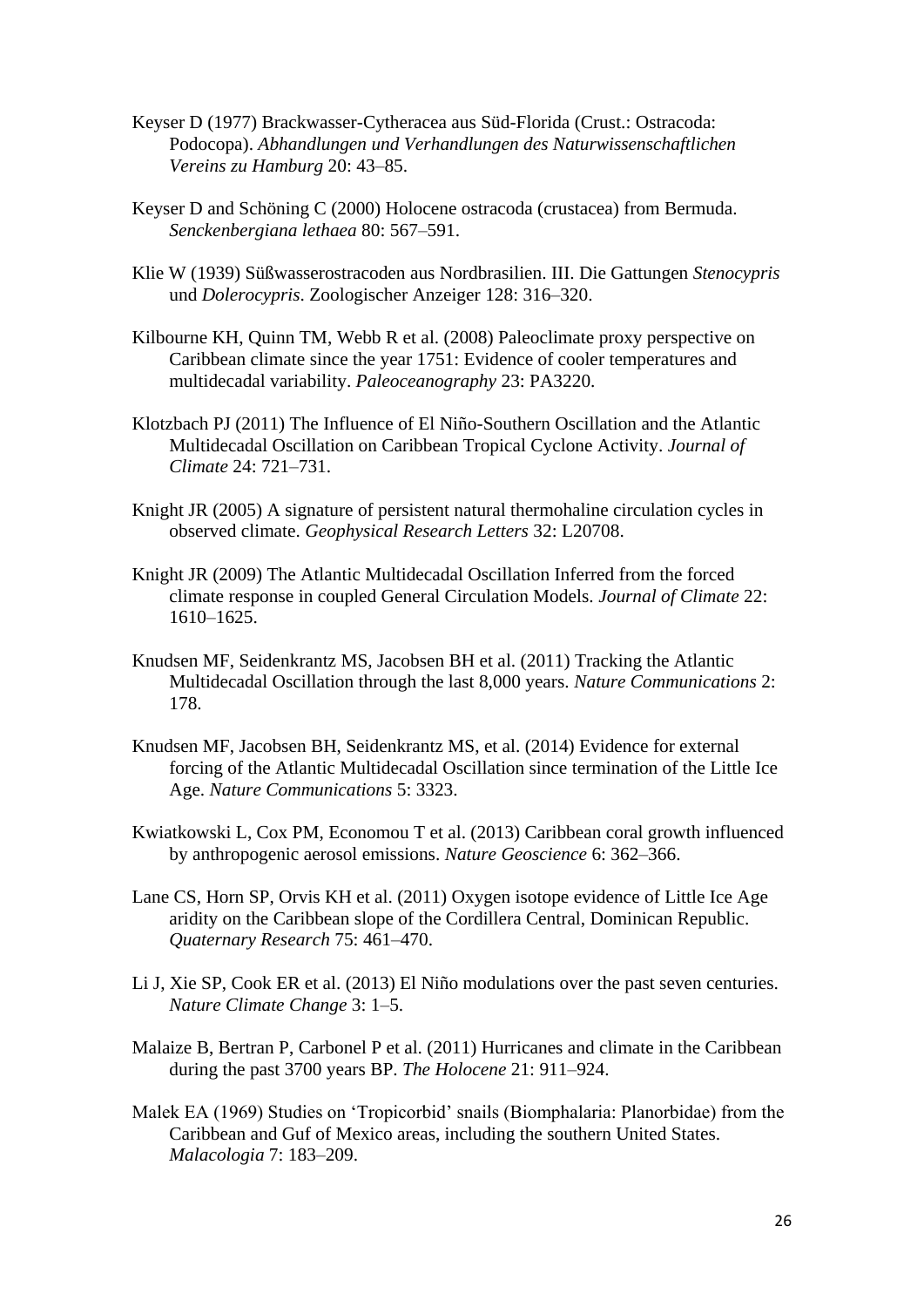- Malek EA (1985) Snail hosts of schistosomiasis and other snail-transmitted diseases in tropical America: A manual. *Pan American Health Organization*. Scientific Publica- tion, No. 478.
- Martens K and Behen F (1994) A checklist of the recent non-marine ostracods (Crustacea, Ostracoda) from the inland waters of South America and adjacent islands. *Travaux Scientifiques du Musee National d'Histoire Naturelle de Luxembourg* 22: 1–81.
- McKillop WB and Harrison AD (1982) Hydrobiological studies of Eastern Lesser Antilles Islands VII. St. Lucia: behavioural drift and other movements of freshwater marsh molluscs. *Archiv für Hydrobiologie* 94: 53–69.
- Muchmore WB (1993) List of terrestrial invertebrates of St. John, U.S. Virgin Islands (Exclusive of Acarina and Insects), with some records of freshwater species. *Caribbean Journal of Science* 29: 30–38.
- Naranjo-Garcia E (1983) Nuevo registro y consideraciones morfológicas de *Biomphalaria obstructa* (Morelet, 1849)(Mollusca: Gastropoda) en México. *Anales del Instituto de Biologia de la Universidad Nacional Autónoma de México* 53: 39– 47.
- Perera AAV, Noda JS, Jimenez YH (2010) Distribution and habitat preferences of the genus *Biomphalaria* (Gastropoda: Planorbidae) in Cuba. *Memórias do Instituto Oswaldo Cruz, Rio de Janeiro* 105: 41–44.
- Pérez L, Lorenschat J, Brenner M (2010) Extant freshwater ostracodes (Crustacea: Ostracoda) from Lago Petén Itzá, Guatemala. *Revista de Biología Tropicale* 58: 871–895.
- Pérez L, Curtis J, Brenner M et al. (2013) Stable isotope values ( $\delta^{18}O \& \delta^{13}C$ ) of multiple ostracode species in a large Neotropical lake as indicators of past changes in hydrology. *Quaternary Science Reviews* 66: 96–111.
- Peros MC, Reinhardt EG, Davis AM (2007) A 6000-year record of ecological and hydrological changes from Laguna de la Leche, north coastal Cuba. *Quaternary Research* 67: 69–82.
- Rodgers EB, Adler RF, Pierce HF (2001) Contribution of Tropical Cyclones to the North Atlantic Climatological Rainfall as Observed from Satellites. *Journal of Applied Meteorology* 40: 1785–1800.
- Sandberg PA (1964) The ostracod genus *Cyprideis* in the Americas. *Acta Universitatis Stockholmiensis* 12: 1–178.
- Sars GO (1895) On some South-African "Entomostraca" raised from dried mud. *Kongelige Dansk Videnskabernes Selskabs Skrifter Kjøbenhavn* 8: 1–56.
- Schlesinger ME, Ramankutty N (1994) An oscillation in the global climate system of period 65-70 years. *Nature* 367: 723–726.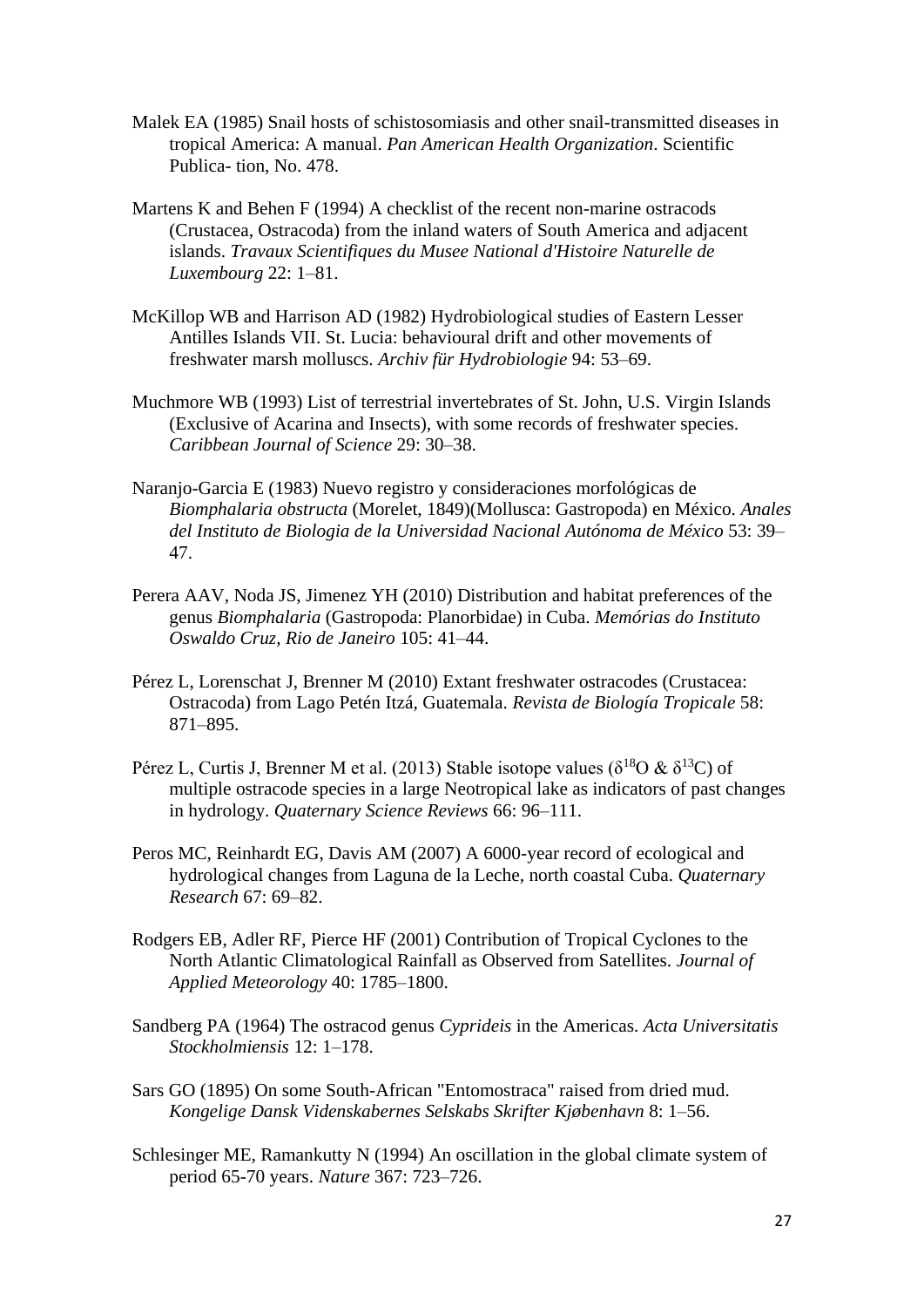- Smith DG and Brousseau DJ (1996) Survey of the freshwater mollusks of St John, U.S. Virgin Islands, with descriptions and anatomical details of two species. *Caribbean Journal of Science* 32: 33–42.
- Stephenson TS, Vincent LA, Allen T et al. (2014) Changes in extreme temperature and precipitation in the Caribbean region, 1961-2010. *International Journal of Climatology* 34: 2957–2971.
- Stoddart D, Bryan G and Gibbs P (1973) Inland mangroves and water chemistry, Barbuda, West Indies. *Journal of Natural History* 7: 33–46.
- Stuhlmann F (1888) Vorläufiger Bericht über eine mit Unterstützung der Königlichen Akademie der Wissenschaften unternommene Reise nach Ost-Africa zur Untersuchung der Süsswasserfauna. *Sitzungsberichte der Königlich Preussischen Akademie der Wissenschaften zu Berlin* 2: 1255–1269.
- Taylor MA, Stephenson TS, Owino A et al. (2011) Tropical gradient influences on Caribbean rainfall. *Journal of Geophysical Research* 116: D00Q08.
- Van Hengstum PJ, Donnelly JP, Toomey MR et al. (2014) Heightened hurricane activity on the Little Bahama Bank from 1350 to 1650 AD. *Continental Shelf Research* 86: 103–115.
- Vásquez-Bedoya LF, Cohen AL, Oppo DW et al. (2012) Corals record persistent multidecadal SST variability in the Atlantic Warm Pool since 1775 AD. *Paleoceanography* 27: PA3231.
- Wang C (2007) Variability of the Caribbean Low-Level Jet and its relations to climate. *Climate Dynamics* 29: 411–422.
- Winter A, Christy J, Ishioroshi H et al. (2000) Caribbean sea surface temperatures: Two-to-three degrees cooler than present during the Little Ice Age. *Geophysical Research Letters* 27: 3365–3368.
- Winter A, Miller T, Kushnir Y et al. (2011) Evidence for 800 years of North Atlantic multi-decadal variability from a Puerto Rican speleothem. *Earth and Planetary Science Letters* 308: 23–28.
- Wozniak A, Roman C, Wainright S et al. (2006) Monitoring food web changes in tiderestored salt marshes: A carbon stable isotope approach. *Estuaries and Coasts* 29: 568–578.
- Yong M, Gutierrez A, Perera G et al. (2001) The *Biomphalaria havanensis* complex (Gastropoda: Planorbidae) in Cuba: a morphological and genetic study. *Journal of Molluscan Studies* 67: 103–111.